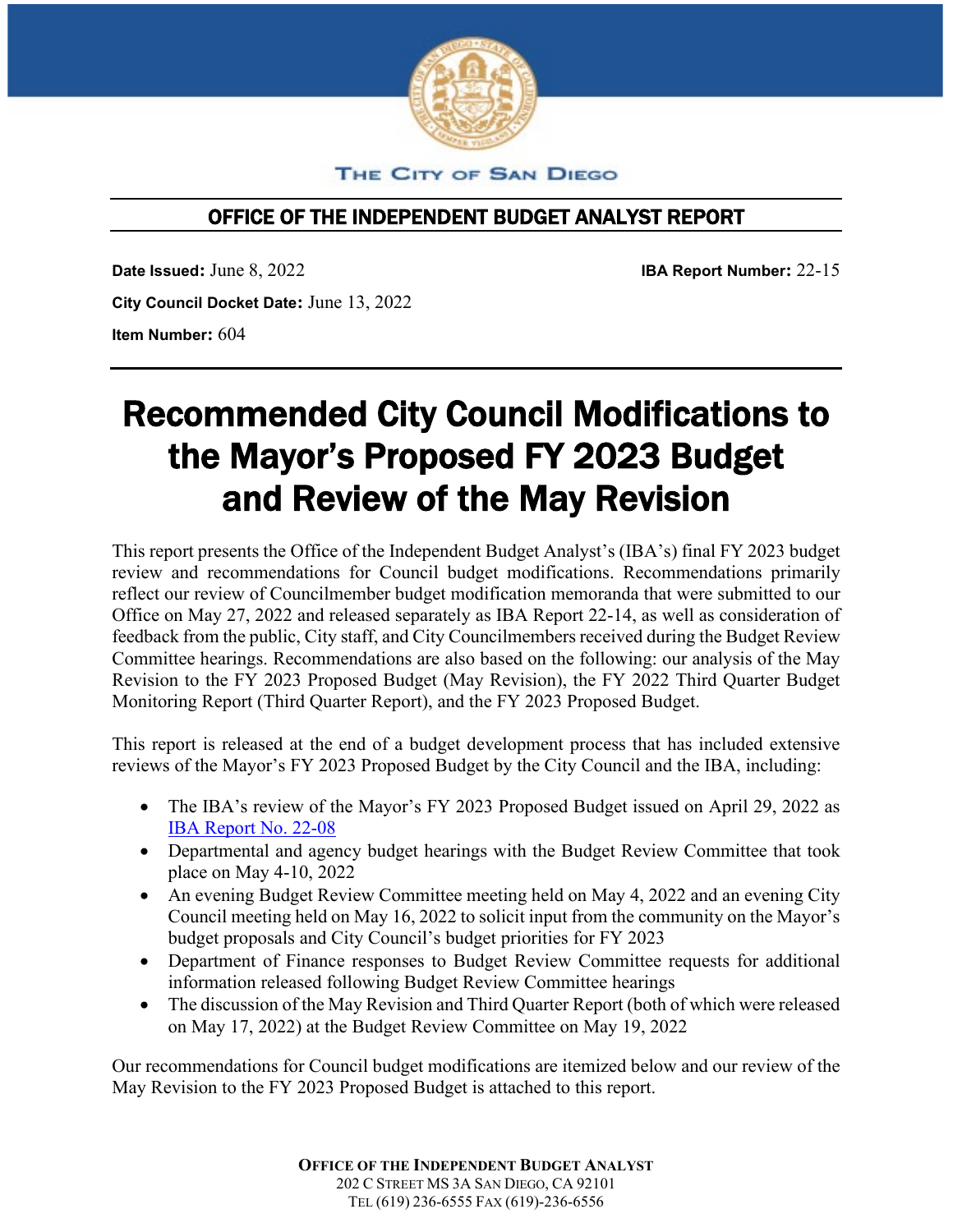# **IBA RECOMMENDED BUDGET MODIFICATIONS**

Following the release of the May Revision and Council's subsequent review at the Budget Review Committee hearing on May 17, 2022, Councilmembers submitted budget modification memoranda to our Office on May 27, 2022. These memos identified expenditure priorities and potential new funding sources that were not included in the FY 2023 Proposed Budget or May Revision. Our Office reviewed all budget priorities mentioned in Councilmembers' memos. **We recommend funding all but one item supported by a majority (five or more) of the Council, and recommend one item that had near majority support as discussed in our report.** In some cases, we have adjusted proposed funding amounts based on information from impacted departments on whether they can expend the full amount supported in Council memoranda. Below, we discuss our rationale for not recommending an item that received majority Council support.

# **Council Priority Not Recommended**

# Street Vending Outreach, Education and Support

Five councilmembers supported the addition of \$500,000 for increased Sidewalk Vending outreach, education, and support which would bring total funding budgeted in the Economic Development Department up to \$733,000 for these services when including adjustments in the May Revision (see Attachment 1). **However, when discussing this increase with the Department, Economic Development indicated it is unsure whether contractors identified to provide outreach and education have the ability to further scale up their efforts, and that the Department does not believe that increased funding above what is included in the May Revision is necessary.** The Department expects to have more information to determine if additional funding is needed after it has the opportunity to evaluate data and performance during the initial contract term. Currently, \$233,000 in one-time funding is allocated for this purpose in the May Revision. The Department plans to award \$100,000 each to the Logan Heights CDC and the City Heights CDC, respectively, to provide outreach, education, and technical assistance related to Street Vending Ordinance; remaining funds are anticipated for necessary translations services and printed materials. More information regarding proposed expenditures related to the Street Vending Ordinance can be found in Attachment 1 to this report.

# **Recommended Modifications to FY 2023 Expenditures**

**Our Office recommends expenditure modifications totaling \$18.9 million, \$18.4 million in the General Fund and \$498,000 in non-General Funds**, as summarized in the table below. This funds all remaining items that received majority support in Councilmember memoranda. Additionally, we recommend adjustments to the City Attorney's Office budget which is an item that received near majority support.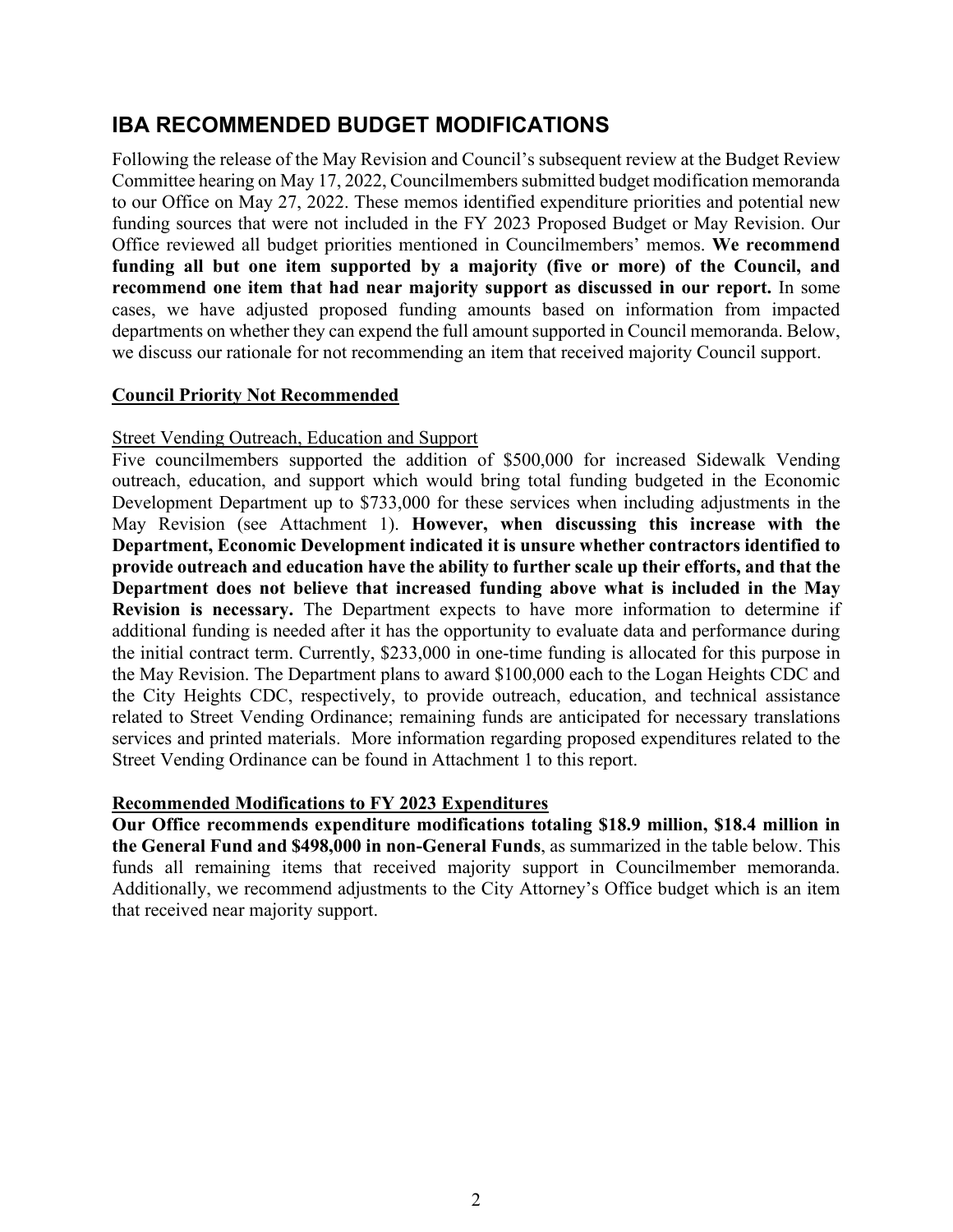| Table 1: Recommended Expenditure Modifications to the FY 2023 Budget |            |                                         |  |  |  |  |
|----------------------------------------------------------------------|------------|-----------------------------------------|--|--|--|--|
| <b>General Fund Expenditures</b>                                     | <b>FTE</b> | <b>Amount</b>                           |  |  |  |  |
| <b>Ongoing Items</b>                                                 |            |                                         |  |  |  |  |
| City Attorney: Fix Vacancy Factor, Add Staff                         | 1.00       | \$<br>1,494,000                         |  |  |  |  |
| Homeless Outreach for Downtown & Urban Core                          | 0.00       | 1,000,000                               |  |  |  |  |
| Graffiti Abatement                                                   | 6.00       | 684,000                                 |  |  |  |  |
| <b>Library Position Restructure</b>                                  | 6.80       | 672,000                                 |  |  |  |  |
| City Treasurer: Restore Position                                     | 1.00       | 77,000                                  |  |  |  |  |
| Council Admin Transfer & Position Authority                          | (5.00)     | (765,000)                               |  |  |  |  |
| Council Offices Transfer & Position Authority                        | 45.00      | 961,000                                 |  |  |  |  |
| <b>Subtotal Ongoing</b>                                              | 54.80      | \$<br>4,123,000                         |  |  |  |  |
| <b>One-Time items</b>                                                |            |                                         |  |  |  |  |
| <b>One-Time Operating Budget Items</b>                               |            |                                         |  |  |  |  |
| Housing Stability Fund                                               |            | \$<br>3,570,000                         |  |  |  |  |
| Graffiti Abatement                                                   |            | 900,000                                 |  |  |  |  |
| Small Business Enhancement Program                                   |            | 695,000                                 |  |  |  |  |
| <b>Broadband Master Plan</b>                                         |            | 500,000                                 |  |  |  |  |
| <b>CPPS</b> Funding                                                  | ۰          | 352,000                                 |  |  |  |  |
| SDPD Street Racing and Sideshow Enforcement                          |            | 200,000                                 |  |  |  |  |
| Free4Me Pilot                                                        |            | 100,000                                 |  |  |  |  |
| One-Time Capital Items                                               |            |                                         |  |  |  |  |
| Beyer Park Development                                               |            | \$<br>2,200,000                         |  |  |  |  |
| San Carlos Branch Library Design                                     |            | 1,500,000                               |  |  |  |  |
| Redland Dr Loop & 55th St Reconstruction                             |            | 1,171,000                               |  |  |  |  |
| Convoy District Gateway Sign                                         |            | 1,000,000                               |  |  |  |  |
| Rancho Bernardo Community Park Improvements                          | -          | 750,000                                 |  |  |  |  |
| Marie Widman Memorial Park GDP                                       |            | 500,000                                 |  |  |  |  |
| 47th St & Hartley St HAWK Hybrid Beacon                              |            | 500,000                                 |  |  |  |  |
| Barrio Logan Truck Route Traffic Calming                             |            | 250,000                                 |  |  |  |  |
| Beach Access: Spindrift Drive                                        |            | 100,000                                 |  |  |  |  |
| <b>Subtotal One-Time</b>                                             |            | 14,288,000                              |  |  |  |  |
| <b>Total Additional General Fund Expenditures</b>                    | 54.80      | 18,411,000                              |  |  |  |  |
| <b>Non General Fund Expenditures</b>                                 | <b>FTE</b> | <b>Amount</b>                           |  |  |  |  |
| <b>Ongoing Item (Risk Management Fund Balance)</b>                   |            |                                         |  |  |  |  |
| Risk Management: Restore Position                                    | 1.00       | \$<br>73,000                            |  |  |  |  |
| One-Time Capital Item (Capital Outlay Fund)                          |            |                                         |  |  |  |  |
| Shade Structures for North Park Mini Park                            |            | \$<br>425,000                           |  |  |  |  |
| <b>Total Additional Non General Fund Expenditures</b>                | 1.00       | 498,000                                 |  |  |  |  |
| <b>Total Recommended Expenditures: All Sources</b>                   | 55.80      | $\boldsymbol{\mathsf{S}}$<br>18,909,000 |  |  |  |  |

The following section contains further details on the recommended adjustments identified in Table 1.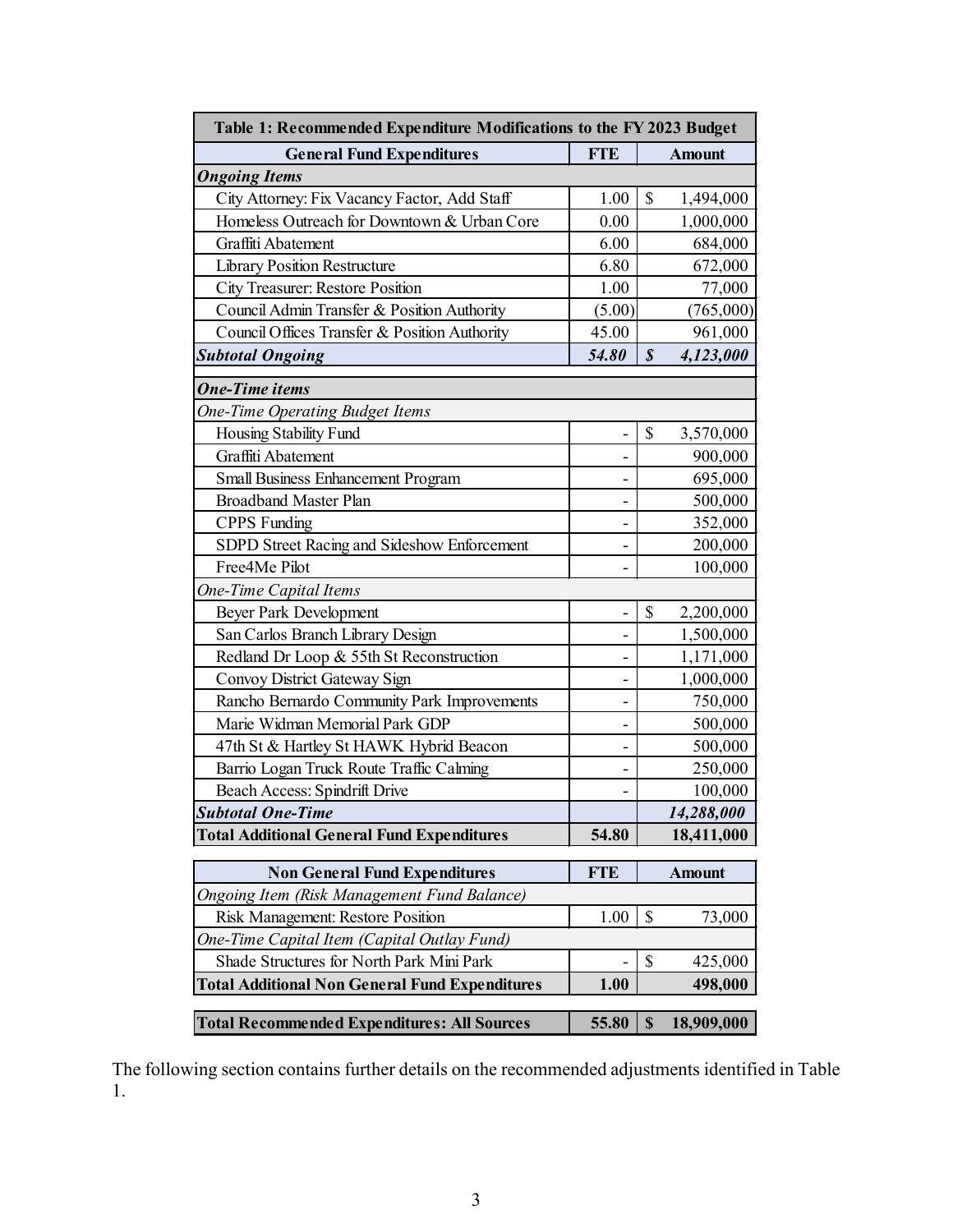# **Recommended Expenditure Modification Descriptions**

## City Attorney's Office – Add 1.00 DCA for Lease Backlog Efforts, Adjust Vacancy Factor – 1.00 FTE, \$1.5 million (ongoing)

Four Councilmember memoranda requested various positions be added to the City Attorney's Office. Several specified additional City Attorney support for DREAM's efforts to address the backlog of City leases that remain in holdover. While positions were added to DREAM to address this backlog, no corresponding positions were added to the City Attorney's office. To ensure that the City has sufficient resources to address the lease backlog, our Office recommends including an additional Deputy City Attorney position, and \$194,000 in associated expenditures, in the FY 2023 budget for that purpose.

Additionally, as noted in our review of the Proposed Budget and by the City Attorney's Office, the vacancy factor assumed for the City Attorney's Office is artificially high due to the Office holding positions vacant to attempt to come in at budget. In conversations, the Department of Finance also agreed that the City Attorney's personnel budget does not allow the Office to hire more DCAs without going overbudget. We therefore recommend an increase of \$1.3 million in personnel funding for the Office to bring the Budget's vacancy factor more in line with historical levels.

### Homeless Outreach for Downtown and Urban Core – \$1.0 million (ongoing)

A majority of Councilmembers supported \$1.0 million in additional dedicated homeless outreach efforts in downtown and the urban core (Barrio Logan, Sherman Heights, Logan Heights, Grant Hill, Memorial and Stockton). This program would be administered by the Homelessness Strategies and Solutions Department and staff indicate that funding could be deployed quickly.

#### Graffiti Abatement – 6.00 FTEs and \$1,584,000 (\$684,000 ongoing, \$900,000 one-time)

Five Council Offices requested additional support for the City's graffiti abatement efforts. In particular, the offices requested the addition of three City crews to address graffiti complaints within the right-of-way. The addition of three teams would add 6.00 FTEs and associated expenditures for the addition of three new abatement teams. Each team is comprised of a Utility Worker 2 and a Utility Worker 1, adding \$362,000 in personnel expenditures. Additionally, this would add \$322,000 in non-personnel expenditures for oil and paint supplies on an ongoing basis, and \$900,000 in one-time costs for vehicles and other equipment purchases. This addition would increase the number of dedicated personnel for graffiti abatement from 8 to 14 positions. The new teams should be focused on reducing disparities in the response times for graffiti abatement, including within Council Districts 4, 8, & 9.

### Do Your Homework  $\omega$  the Library Position Restructure – 6.80 FTEs and \$672,000 (ongoing)

Five councilmembers supported a staffing restructure for the Library Department's Do Your Homework @ the Library (DYH@L) Program which provides homework help and other services at 18 library locations. Current staffing for the program consists of one half-time Tutor Learner Coordinator (TLC) position for each location (9.00 FTEs) and 1-2 hourly positions (2.20 FTEs) depending on the library size. According to the Department, the hourly positions have been difficult to recruit and retain despite the success of the program. The proposed restructure would eliminate 2.20 hourly FTEs and add 9.00 benefitted FTEs (18 half-time positions); the net increase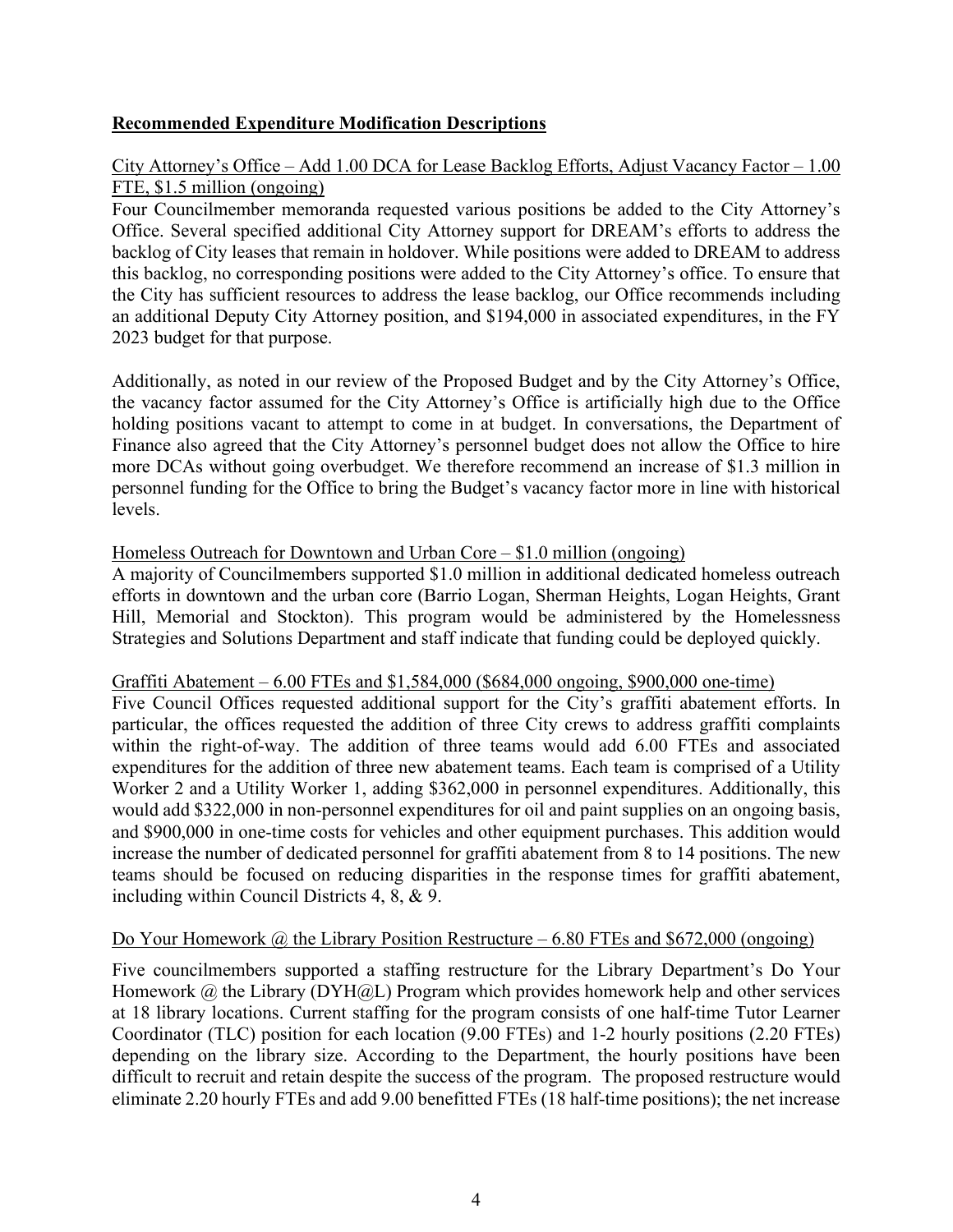in personnel expenditures amounts to approximately \$672,000.

City Treasurer – Restore 1.00 FTE Collections Investigator I - \$77,000 (ongoing) Seven Councilmembers prioritized the restoration of a Collections Investigator I and \$77,000 in personnel expenditures in their budget modification memoranda. This position was reduced in the Proposed Budget in exchange for the addition of one Program Manager.

Council Administration and Council District Budgets – 45.00 FTEs – \$196,000 (ongoing) The May Revision provided \$196,000 for salary adjustments to Council Administration, including adjustments to salaries for committee consultant positions.

A majority of Councilmembers support transferring eight committee consultants and associated \$765,000 in personnel expenditures currently funded in Council Administration, to each of the nine Council offices. We further recommend that the \$196,000 included in the May Revise be allocated evenly across the personnel budgets for each Council Office to support this transfer. This would result in each Council Office receiving \$107,000 to support the transfer of committee consultant positions. Because this is a transfer, this is a budget neutral request.

Several Councilmembers also requested that the Council Administration Department be provided an additional 3.00 FTEs. Council Administration indicates that it could fund these positions in FY 2023 with the \$196,000 that had been allocated for salary adjustments; we therefore recommend the addition of \$196,00 to support these positions. With the transfer of eight committee consultants described above, and three additional positions, this creates a net reduction of five positions in the Council Administration.

Several Councilmembers also requested that each Council office have the option of employing up to 15.00 FTEs (an increase of 5.00 FTEs per office) working within the constraints of each office's budget. We recommend this amount be inclusive of committee consultant positions. The intent is to provide Council offices with flexibility on the number of positions they choose to fill or alternatively, leave unspent for Community Projects, Programs and Services. Although no additional funding is needed to implement this change, we do note that providing authority to hire an additional 5.00 FTEs in each office without associated funding may create budget pressure to fund these positions in the future.

Housing Stability Fund for New Rental Subsidy Pilot Program – \$3,570,000 (one-time)

Eight Councilmembers supported the creation of a Housing Stability Fund program to be administered by the San Diego Housing Commission. This would be a pilot program that would provide rental subsidy of up to \$500 per month for households that would otherwise not meet their rental obligations. The subsidy would be for up to 24 months targeting the following populations: seniors, families with children, people with disabilities, and transitional age youth up to 25 years old regardless of immigration status.

Most Councilmembers requested the pilot to be funded at \$3.6 million which would serve about 300 households. These costs also include program ramp-up, case management, and administration. Other Councilmembers requested \$2.5 million to serve 200 households. We note that because this is a pilot program, we have categorized expenditures as one-time. However, since participants will receive a subsidy for up to 24 months, funding will be needed through FY 2025. **Our Office**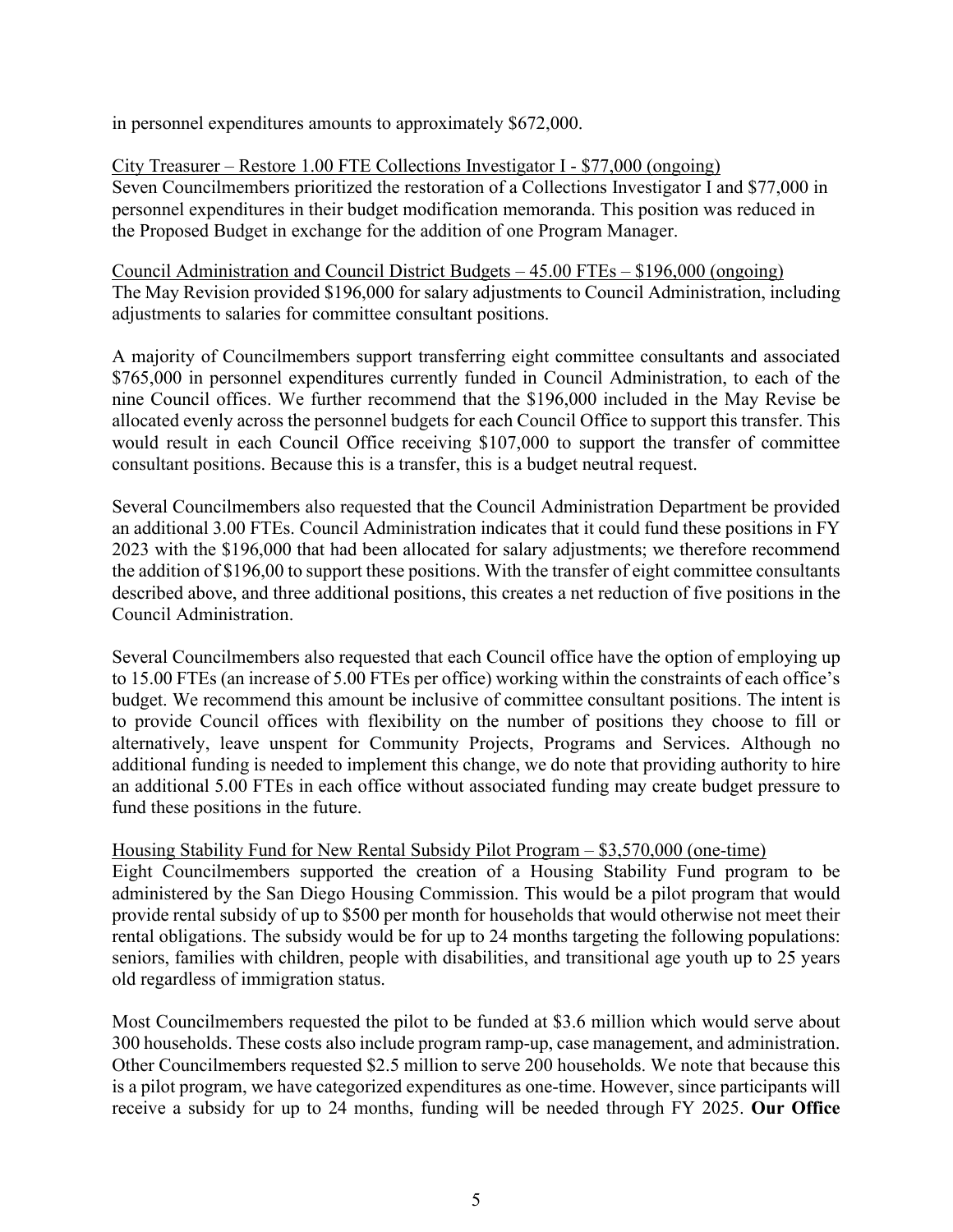### **recommends that the funding for this program, \$3.6 million, be allocated to the Economic Development Department to be subsequently transferred to the San Diego Housing Commission.**

#### Small Business Enhancement Program – \$695,000 (one-time)

Five Councilmembers supported the addition of \$695,000 for the Economic Development Department's (EDD) Small Business Enhancement Program (SBEP) which would bring total funding in FY 2023 up to \$2.0 million in accordance with Council Policy 900-15. According to the Department, this additional funding would allow for EDD to continue the Micro-District Capacity Building Program for nonprofits serving underserved business communities at \$350,000 and expand Technical Assistance Grants by \$200,000 to improve compliance of contractors managing business districts and improve overall effectiveness of nonprofits serving small business communities across the City. In addition, this level of funding would allow EDD to improve small business engagement and outreach, and establish a Spaces as Places Grant Program designed to help businesses transition to the new regulations for outdoor dining.

### Increased Support for SD Access 4 All Digital Equity Program – \$500,000 for Citywide Broadband Master Plan (one-time)

A majority of Council budget modification memoranda supported additional funding for the SD Access 4 All Digital Equity Program to conduct a Citywide Broadband Master Plan which will strengthen the City's position to qualify for both federal broadband infrastructure funding and the [State's Last Mile Broadband Program \(SB 156\)](https://www.cpuc.ca.gov/-/media/cpuc-website/industries-and-topics/documents/telecommunications/broadband--fact-sheet_083021.pdf) funding.<sup>[1](#page-5-0)</sup> The City is currently pursuing a SB 156 Technical Assistance Grant of \$500,000 for a Broadband Master Plan, however this funding is not guaranteed. Allocating this funding up front would allow the City to proceed without delays waiting for grant funding, or fully cover costs if the grant is not awarded. If \$500,000 in funding is provided to the Department of Information Technology SD Access 4 All for FY 2023, and the Department also received grant funding, the reallocations of funds could be managed in the budget monitoring process. If funding were to become available for other SD Access 4 All priorities, this would include: \$115,500 for Library costs for implementing the program (that are not eligible for grant funds) and \$100,000 for community outreach to provide information and assistance to 30,000 digitally disconnected residents on SD Access 4 All programs and how to enroll in the federal Affordable Connectivity Program (no- or low-cost home internet services).

The May Revise added \$1.1 million from the federal Emergency Connectivity Fund (ECF) for SDAccess4All Digital Equity to cover the monthly recurring service costs for 4,000 (2,000 current and 2,000 additional) hotspots for a 12-month period. ECF funding is restrictive and this funding cannot be repurposed. $2$ 

### Providing a Minimum CPPS Funding Level – \$352,000 (one-time)

Seven councilmembers supported the addition of Community Projects, Programs and Services (CPPS) funding to ensure that each Council District was allocated a minimum of \$100,000. The majority of Councilmember memoranda specified allocating a total of \$400,000 for this purpose.

<span id="page-5-0"></span><sup>&</sup>lt;sup>1</sup> The City has partnered with SANDAG on a regional digital equity plan but specific planning for the City is required to pursue federal and state funding.

<span id="page-5-1"></span><sup>&</sup>lt;sup>2</sup> Note that the City is seeking an additional \$800,000 to purchase 2,000 additional Chromebooks. This payment would go directly from ECF to the reseller, so no budget was requested for that item.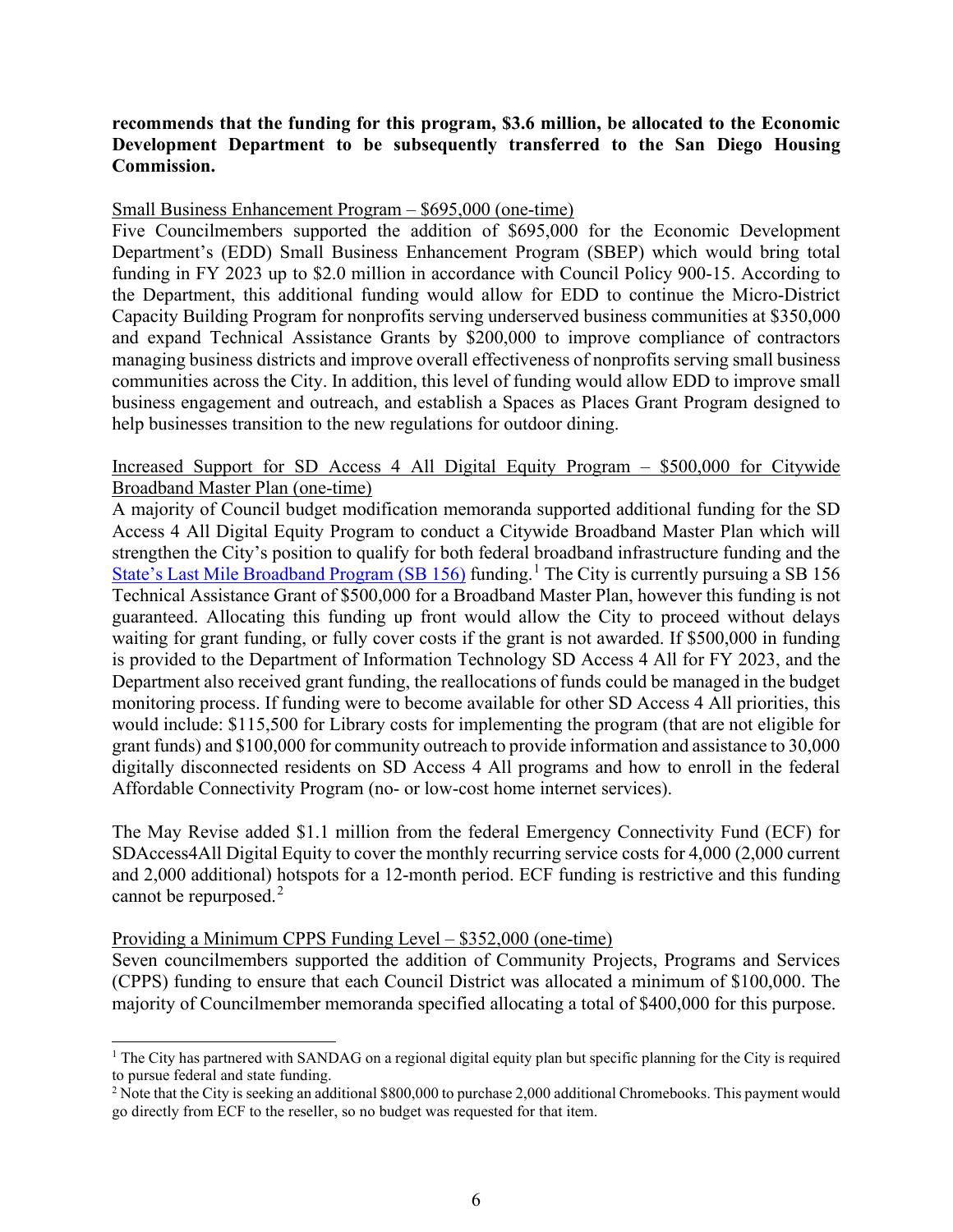Based on Third Quarter projections and amounts in the May Revise, \$352,000 would be sufficient to allocate a total of \$100,000 to the four Council Districts currently set to receive under \$100,000 in CPPS in FY 2023 (Districts 2, 3, 7 and 9). There would be no change for Council Districts currently projected to receive over \$100,000 in CPPS allocations.

### SDPD Street Racing and Sideshow Enforcement Operations – \$200,000 (one-time)

Six councilmembers supported the addition of \$200,000 for specialized enforcement related to unregulated street racing, car sideshows, and related activities including loud exhaust issues. According to the Police Department, up to 60 individual enforcement operations conducted on an overtime basis would be provided with the identified funding.

### Free4Me Pilot Program to Increase Feminine Health Access – \$100,000 (one-time)

Seven Councilmembers supported the addition of \$100,000 to initiate a pilot program similar to the County's "Free4Me" Program that would make free feminine hygiene products available at City-owned facilities, including libraries, recreation centers, pools, and beach comfort stations, especially within communities of concern. Given that this program would involve more than one City department, our Office recommends budgeting the \$100,000 in one-time non-personnel expenditures in the Citywide Program Expenditures budget. **We also recommend that the Council request staff to develop an implementation plan for the pilot program and present it to the Public Safety and Livable Neighborhoods (PS&LN) committee for consideration and input sometime before the end of the first quarter of FY 2023.**

### Risk Management – Restore Administrative Aide 2 – \$73,000 Non-General Funds (ongoing)

Seven Councilmembers supported the restoration of an Administrative Aide 2 position in the Risk Management Department to assist with workloads experienced in the Workers' Compensation Division. The Proposed Budget eliminated 1.00 Administrative Aide 2 as part of restructuring the Workers' Compensation Division, while adding a Supervising Workers' Compensation Claims Representative. The goal was to train and mentor clerical staff towards the Claims Representative series and better align them with their units by having them report to a Supervising Claims Representative, rather than to the Administrative Aide 2. Restoring this position would increase the Risk Management Administration budget (non-general fund) by \$73,000, which the Department anticipates would be covered with fund balance.

# Capital Improvement Projects – \$8.4 million (one-time)

A majority of Councilmembers supported ten capital improvement projects in their budget priority memoranda. Table 2 summarizes recommended capital improvement projects to be funded with \$8.0 million in General Funds and \$425,000 in available Capital Outlay funds.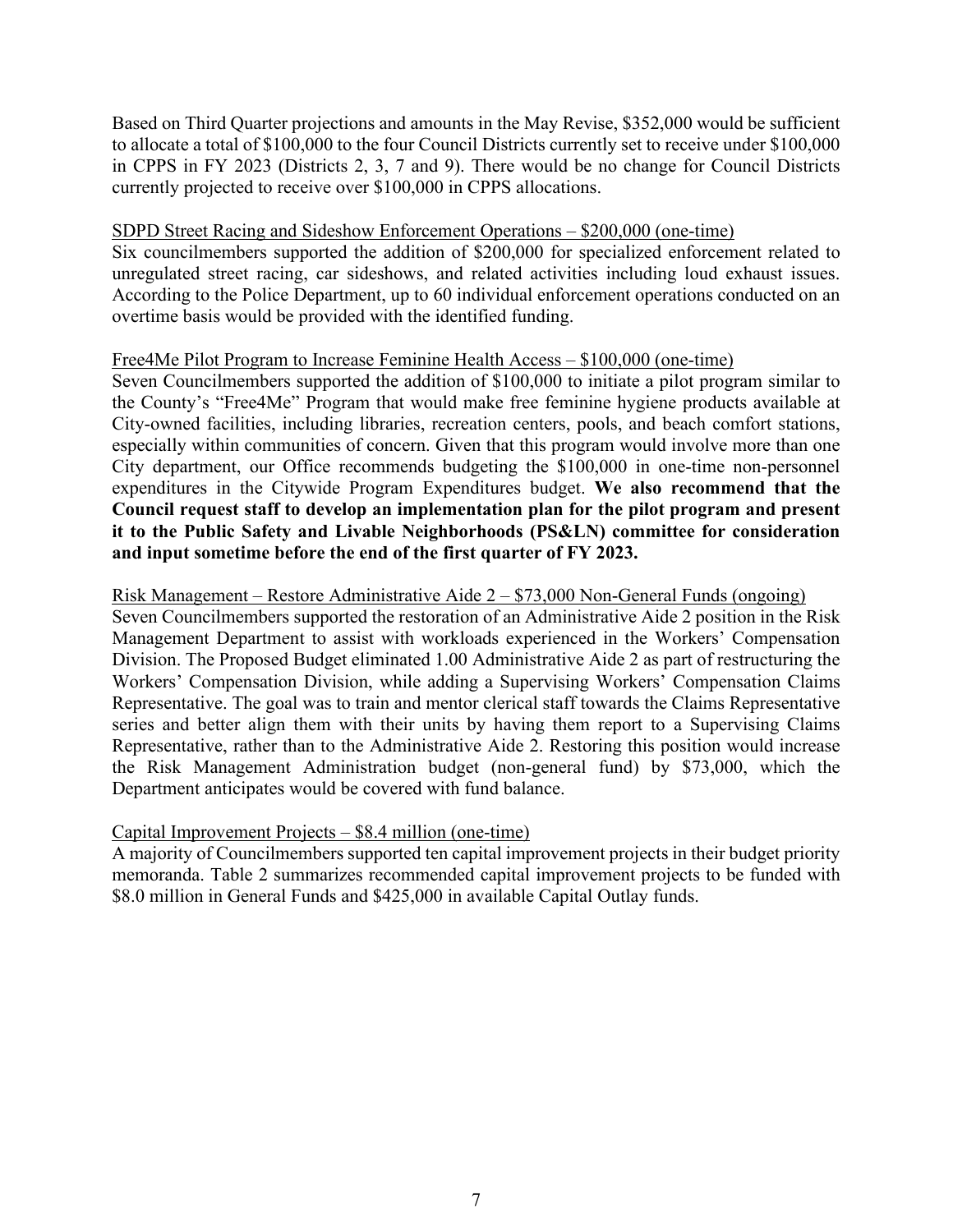| Table 2: Recommendations for Capital Improvement Projects       |              |               |                                                          |  |  |  |  |  |
|-----------------------------------------------------------------|--------------|---------------|----------------------------------------------------------|--|--|--|--|--|
| Project                                                         |              | <b>Amount</b> | <b>Additional Information</b>                            |  |  |  |  |  |
| <b>General Fund Capital Improvement Projects</b>                |              |               |                                                          |  |  |  |  |  |
| <b>Parks &amp; Recreation</b>                                   |              |               |                                                          |  |  |  |  |  |
|                                                                 |              |               | Funding would fill funding gap for Phase I construction  |  |  |  |  |  |
|                                                                 |              |               | and to the extent funding is remaining, it would begin   |  |  |  |  |  |
| Beyer Park Development (S00752)                                 | S            | 2,200,000     | to close the gap for Phase 2.                            |  |  |  |  |  |
| Rancho Bernardo Community Park                                  |              |               | Allocation would fully fund project, based on current    |  |  |  |  |  |
| Improvements (L20000)                                           |              | 750,000       | estimates.                                               |  |  |  |  |  |
| Marie Widman Memorial Park General                              |              |               | Funding would support a General Development Plan,        |  |  |  |  |  |
| Development Plan                                                |              | 500,000       | as part of preliminary engineering.                      |  |  |  |  |  |
| Library                                                         |              |               |                                                          |  |  |  |  |  |
| San Carlos Branch Library Design (S00800)                       |              | 1,500,000     | Allocation would support the design phase.               |  |  |  |  |  |
| <b>Transportation</b>                                           |              |               |                                                          |  |  |  |  |  |
| Redland Drive Loop & 55th Street, North of                      |              |               | Funding would support the complete reconstruction of     |  |  |  |  |  |
| Redland Drive Reconstruction (AID00005)                         |              | 1,171,000     | Redland Drive.                                           |  |  |  |  |  |
| Convoy District Gateway Sign                                    |              | 1,000,000     | Allocation would fund the sign installation.             |  |  |  |  |  |
| 47th St & Hartley St HAWK Hybrid Beacon                         |              |               | Allocation would fund installation of a Hybrid HAWK      |  |  |  |  |  |
| (AIIL00004)                                                     |              | 500,000       | Beacon at that intersection.                             |  |  |  |  |  |
|                                                                 |              |               | Funding would support design and installation of traffic |  |  |  |  |  |
| Barrio Logan Truck Route Traffic Calming                        |              |               | calming features, including roundabouts, along           |  |  |  |  |  |
| (P22003)                                                        |              | 250,000       | Beardsley St and Boston Ave.                             |  |  |  |  |  |
|                                                                 |              |               | Funding would support installation of a free-standing    |  |  |  |  |  |
| Beach Access: Spindrift Drive (AGF00006)                        |              | 100,000       | handrail and replace stairs at beach access point.       |  |  |  |  |  |
| <b>Total Contributions from General Fund</b>                    | S            | 7,971,000     |                                                          |  |  |  |  |  |
|                                                                 |              |               |                                                          |  |  |  |  |  |
| Project<br><b>Non General Fund Capital Improvement Projects</b> |              | <b>Amount</b> | <b>Additional Information</b>                            |  |  |  |  |  |
| <b>Parks &amp; Recreation</b>                                   |              |               |                                                          |  |  |  |  |  |
| Shade Structures for North Park Mini Park                       |              |               |                                                          |  |  |  |  |  |
| (S10050)                                                        |              | 425,000       | Allocation would fully fund project.                     |  |  |  |  |  |
| <b>Capital Outlay Fund Total</b>                                | $\mathbf S$  | 425,000       |                                                          |  |  |  |  |  |
|                                                                 |              |               |                                                          |  |  |  |  |  |
| <b>Total Recommended CIP Expenditures</b>                       | $\mathbb{S}$ | 8,396,000     |                                                          |  |  |  |  |  |

### **Recommended Resources for Council Modifications to the FY 2023 Budget**

The following table lists \$26.4 million in resources (\$25.9 million in General Funds and \$509,000 in non-General Funds) available to support the additional recommended \$18.9 million in expenditures. Only Excess Equity was identified in most Councilmember memoranda, but we have further identified additional resources described below. As indicated, we have identified \$7.5 million more in resources than we recommend as expenditures; allocations for this excess amount should be identified during Council's budget deliberations.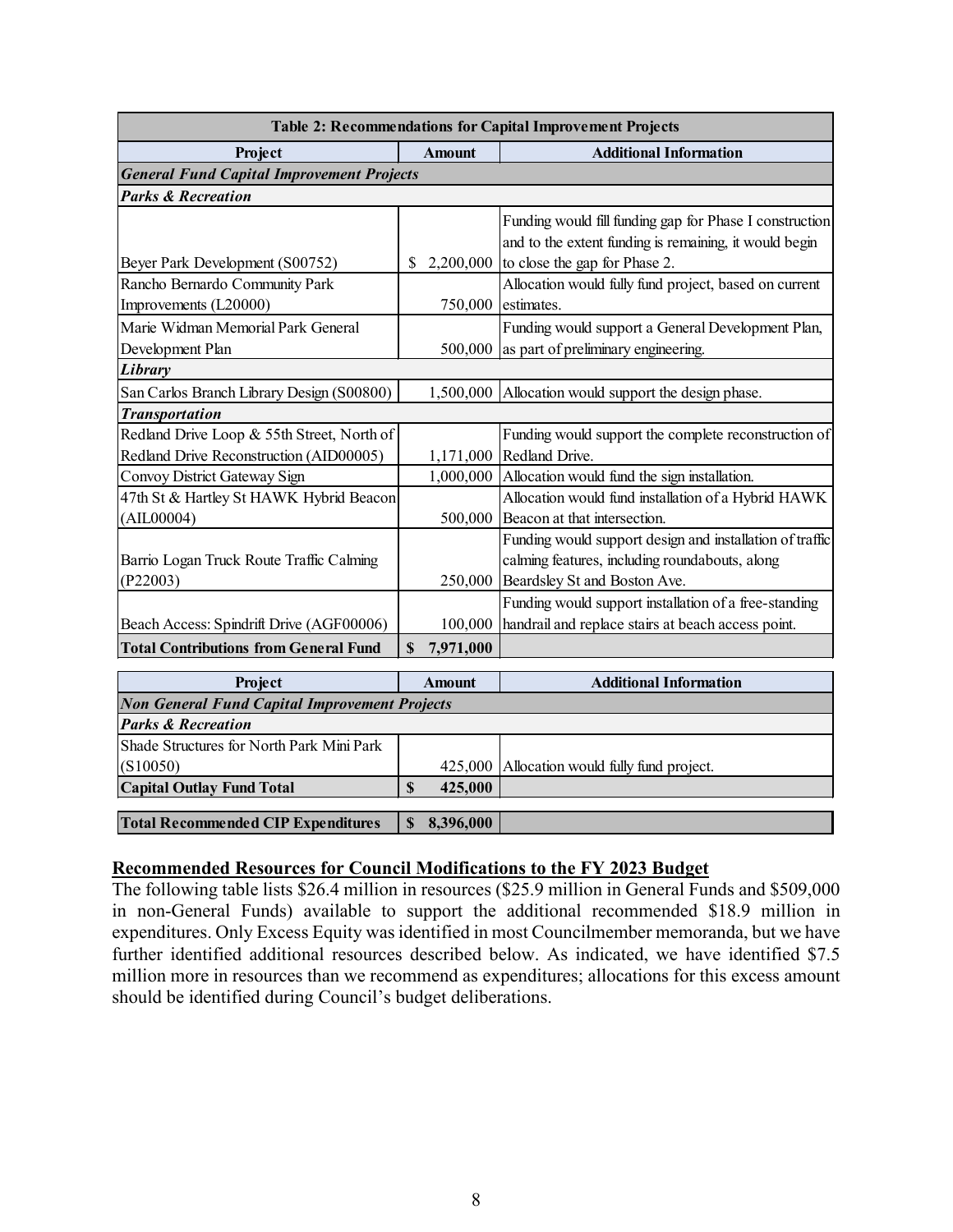| Table 3: Recommended Resources for Modifications to FY 2023 Budget |                        |  |  |  |  |
|--------------------------------------------------------------------|------------------------|--|--|--|--|
| <b>General Fund Resources</b>                                      | <b>Amount</b>          |  |  |  |  |
| <b>Ongoing Resources</b>                                           |                        |  |  |  |  |
| Revised Sales Tax Revenue Projection                               | \$<br>4,168,231        |  |  |  |  |
| Reimbursable Revenue from Environmental Growth Funds               | 2,193,725              |  |  |  |  |
| Sidewalk Vending Permit Revenue Reduction                          | (192,000)              |  |  |  |  |
| <b>Subtotal Ongoing</b>                                            | 6,169,956              |  |  |  |  |
| <b>IBA Recommended Ongoing</b>                                     | 4,123,000              |  |  |  |  |
| <b>Amount Remaining</b>                                            | 2,046,956              |  |  |  |  |
|                                                                    |                        |  |  |  |  |
| <b>One-Time Resources</b>                                          |                        |  |  |  |  |
| Monsanto Settlement                                                | \$<br>9,000,000        |  |  |  |  |
| Excess Equity <sup>1</sup>                                         | 6,758,027              |  |  |  |  |
| Reimbursable Revenue from the Transient Occupancy Tax Fund         | 4,000,000              |  |  |  |  |
| <b>Subtotal One-Time</b>                                           | 19,758,027             |  |  |  |  |
| <b>IBA</b> Recommended One-Time                                    | 14,288,000             |  |  |  |  |
| <b>Amount Remaining</b>                                            | 5,470,027              |  |  |  |  |
| <b>Total Identified General Fund Resources</b>                     | 25,927,982<br>S        |  |  |  |  |
| <b>Total IBA Recommended Expenditures</b>                          | 18,411,000<br><b>S</b> |  |  |  |  |
| <b>Total General Funds Remaining</b>                               | \$<br>7,516,982        |  |  |  |  |

| <b>Non General Fund Resources</b>        |    | <b>Amount</b> |
|------------------------------------------|----|---------------|
| <b>Ongoing Resource</b>                  |    |               |
| Risk Management Department Fund Balance  | \$ | 73,000        |
| <b>IBA Recommended Ongoing</b>           |    | 73,000        |
| <b>Amount Remaining</b>                  |    |               |
| <b>One-Time Resource</b>                 |    |               |
| Capital Outlay Funds                     |    | 436,000       |
| <b>IBA Recommended One-Time</b>          |    | 425,000       |
| <b>Amount Remaining</b>                  |    | 11,000        |
| <b>Total Non General Funds Remaining</b> | S  | 11,000        |
| <b>Total Identified Resources</b>        | S  | 26,436,982    |

<sup>1</sup> Per the Third Quarter Report, there is an additional \$40.0 million in Excess Equity which we assume remains as a set aside for unanticipated Proposition B transition costs.

#### Revised FY 2023 Sales Tax Revenue Projection – \$4.2 million (ongoing)

As discussed in our review of the May Revision in Attachment I, the methodology used to project sales tax revenue for the third and fourth quarters of FY 2023 aims to account for the impact of elevated inflation in the latter part of FY 2022 by assuming that some level of activity is of a onetime nature in those periods. Since at the time of the release of the May Revision it was assumed that inflation will begin to normalize in the third and fourth quarters in FY 2023, the Department of Finance used a lower base when applying growth rates in these latter quarters rather than basing growth off actual and projected activity in FY 2022. Our Office believes that an adjustment to this methodology is warranted based on new information that has become available since the release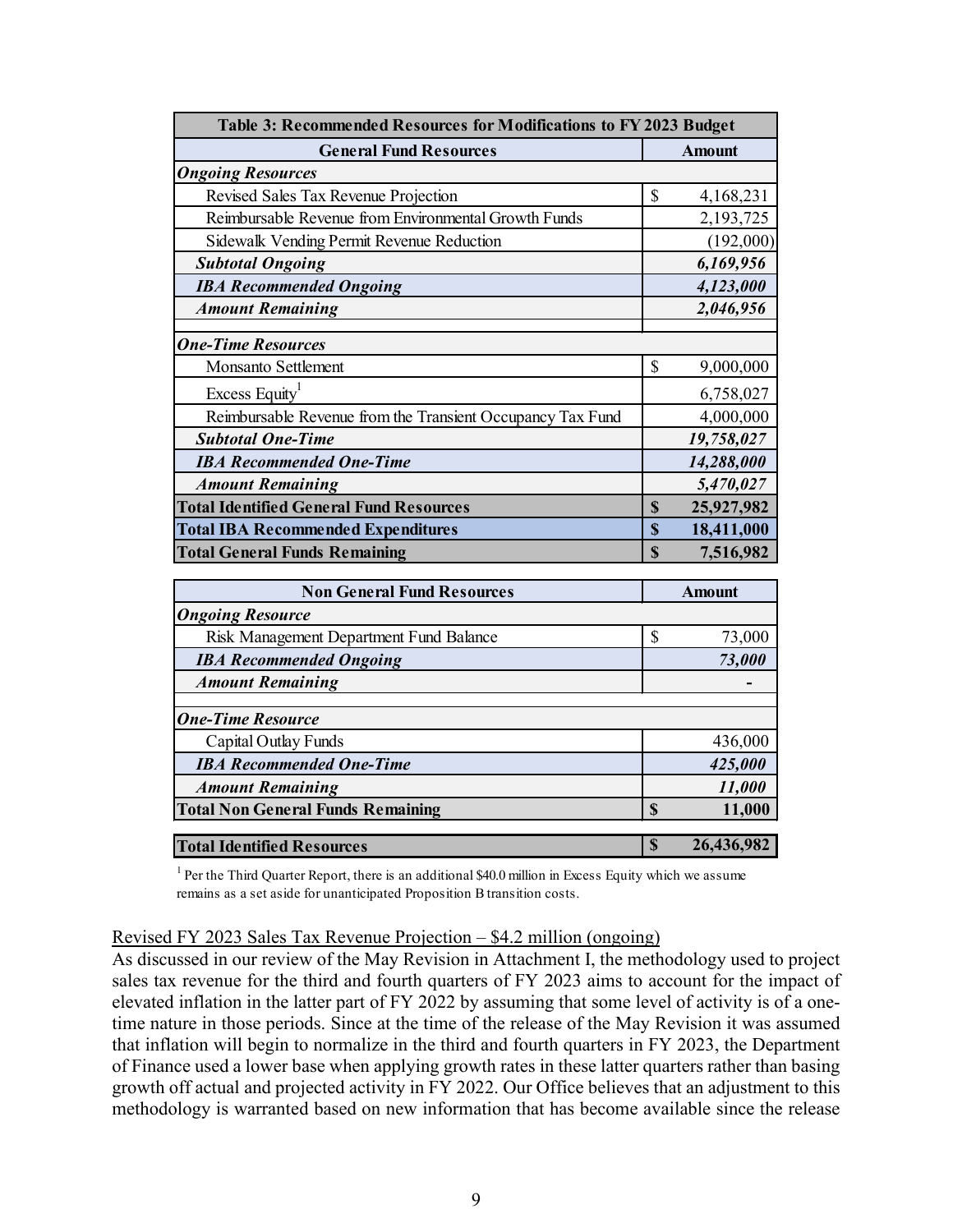of the Third Quarter Report and the May Revision: 1) an updated UCLA Anderson Forecast, and 2) increased actual sales tax receipts in FY 2022.

The updated UCLA Anderson June Forecast extends assumptions of higher inflation through FY 2023 due to supply chain disruptions exacerbated by lockdowns in China and higher prices associated with the war in Ukraine. The forecast anticipates inflation not starting to normalize until the beginning of FY 2024 (not mid-FY 2023, as was assumed in the May Revision). Because inflation is expected to persist, our Office believes a logical approach is to use actuals and projected activity for the third and fourth quarters of FY 2022 as the base for growth in the third and fourth quarters of FY 2023, rather than utilizing a modified base (or "rebasing"). Unless there is an abnormal level of one-time spending happening in the economy in quarters three and four of FY 2022, we think that rebasing could distort projections.

Also, since the release of the Third Quarter Report and the May Revision, the City received updated actual sales tax receipts through March 2022 which yield an additional \$6.8 million above third quarter projections. Given this new information, we note that if the sales tax projection is *not* updated, the projection would assume a 6.0% quarter-over-quarter *contraction* in the third quarter and a virtually flat fourth quarter.<sup>[3](#page-9-0)</sup> However, we do not see economic indicators or clear data that support this. Not updating FY 2023 sales tax projections would also reduce the assumed annual growth rate in the May Revision projection from 3.8%, to 1.9% when incorporating the additional sales tax receipts in FY 2022.

We do, however, agree with the Department of Finance's assumption that the continued robust growth in sales tax that we have seen in FY 2022 is likely to become more moderate. Although higher inflation has been associated with strong growth in sales tax revenue, overall economic growth is anticipated to slow as the Federal Reserve increases interest rates to combat persistent inflation. If the Federal Reserve overcorrects, a mild recession *could* result; however, we note that the UCLA Anderson June Forecast assumes a recession is unlikely in the next two years.

Given this, we do not recommend rebasing the third and fourth quarters of FY 2023, and instead recommend adopting a sales tax revenue projection that directly uses actual and projected FY 2023 receipts, and that assumes a lower quarterly growth rate to reflect a slowing economy. This produces a projection with a more gradual ease in growth, as opposed to a 6.0% contraction in the third quarter and a flat fourth quarter. Below is a table reflecting assumed quarterly growth rates as compared to the prior year for each respective quarter, as well as the annual year-over-year change. The table reflects the assumption that the main impact of the Federal Reserve rate increases will be felt from the second quarter going into the third quarter, consistent with the assumption in the UCLA Anderson June Forecast.

| <b>Assumed FY 2023 Sales Tax Growth Rates</b>          |          |          |       |          |  |  |  |
|--------------------------------------------------------|----------|----------|-------|----------|--|--|--|
| Quarter 1   Quarter 2   Quarter 3   Quarter 4   Annual |          |          |       |          |  |  |  |
| 5.00%                                                  | $3.00\%$ | $2.00\%$ | 2.00% | $3.00\%$ |  |  |  |

Note that the growth rate is applied to the prior year's respective quarter. The annual growth rate is the projected year-over-year growth in total sales tax revenue.

<span id="page-9-0"></span><sup>&</sup>lt;sup>3</sup> For a graphic illustrating the FY 2023 May Revision sales tax projection compared to FY 2022 actual and projected sales tax activity, please refer to our review of the May Revision in Attachment I of this report.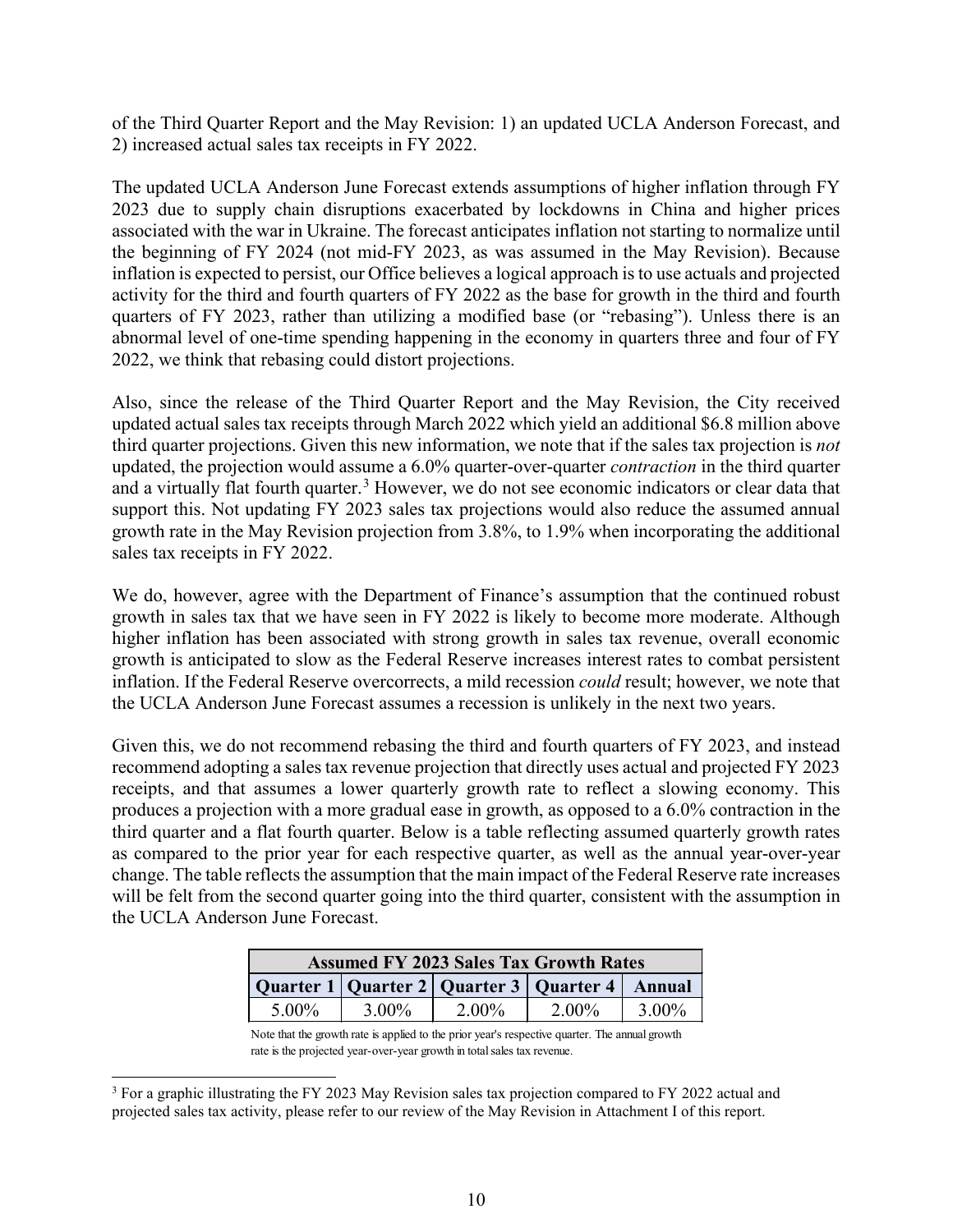Taken together, the annual year-over-year growth rate would be 3.0% which is lower than the 3.8% assumed in the May Revision, but higher than the 1.9% when considering the most recent FY 2022 actuals. The following table summarizes the annual change in sales tax revenue using the following comparisons: 1) Third Quarter and May Revision; 2) updated FY 2022 year-end projection using the most up-to-date actuals and May Revision; and 3) updated FY 2022 year-end projection and the IBA proposed alternative.

| <b>Sales Tax Revenue Projection Comparison</b>  |                     |          |  |  |  |  |  |
|-------------------------------------------------|---------------------|----------|--|--|--|--|--|
| <b>Scenario</b>                                 | <b>Annual Total</b> | % Change |  |  |  |  |  |
| <b>Projection at May Revision</b>               |                     |          |  |  |  |  |  |
| FY 2022 Third Quarter                           | \$<br>362, 373, 892 |          |  |  |  |  |  |
| FY 2023 May Revision                            | 376,076,340         | 3.8%     |  |  |  |  |  |
|                                                 |                     |          |  |  |  |  |  |
| <b>Update for FY 2022 Actuals through March</b> |                     |          |  |  |  |  |  |
| FY 2022 Updated Third Quarter                   | 369,131,919         |          |  |  |  |  |  |
| FY 2023 May Revision                            | 376,076,340         | 1.9%     |  |  |  |  |  |
|                                                 |                     |          |  |  |  |  |  |
| <b>IBA Proposed Alternative</b>                 |                     |          |  |  |  |  |  |
| FY 2022 Updated Third Quarter                   | 369, 131, 919       |          |  |  |  |  |  |
| $FY$ 2023 IBA Proposed <sup>1</sup>             | 380,244,571<br>S    | 3.0%     |  |  |  |  |  |

<sup>1</sup> This also incoporates the correction of a technical error in the May Revision projection resulting in a \$2.8 million reduction.

**Adopting the IBA methodology would bring total projected FY 2023 sales tax revenue to \$380.2 million, which is an increase of \$4.2 million from the May Revision.** We note that our revised projection remains below the City's sales tax consultant's "most-likely" scenario of \$384.1 million, which we believe is prudent at this time.

If this projection is adopted, the Proposition H calculation should also be updated to incorporate increased inflation assumptions in the UCLA Anderson June Forecast. The updated contribution to the Infrastructure Fund, as required by Proposition H would be \$25.5 million. Because the Proposed Budget includes a \$28.4 million contribution, no additional funding is required to be allocated to the Infrastructure Fund. Therefore, the additional \$4.2 million in the IBA projection should be considered unrestricted General Fund revenue.

# Reimbursable Revenue from Environmental Growth Funds – \$2.2 million (ongoing)

The May Revision includes \$2.7 million in Environmental Growth Funds (EGFs) revenue which represents the EGFs' 25% share of SDG&E's annual minimum bid payment. Offsetting this is a \$520,000 transfer from the EGF to the Energy Independence Fund (EIF). The resulting net revenue increase from these adjustments is \$2.2 million which may be utilized as ongoing reimbursable revenue that is transferred from the EGFs to the General Fund for existing eligible Parks and Recreation Department expenditures.

# Sidewalk Vending Permit Revenue – \$192,000 reduction (ongoing)

The May Revision includes \$230,000 in projected Sidewalk Vending Permit revenue which was based on staff's original proposal for a fee of \$230 and 1,000 total permits estimated to be issued.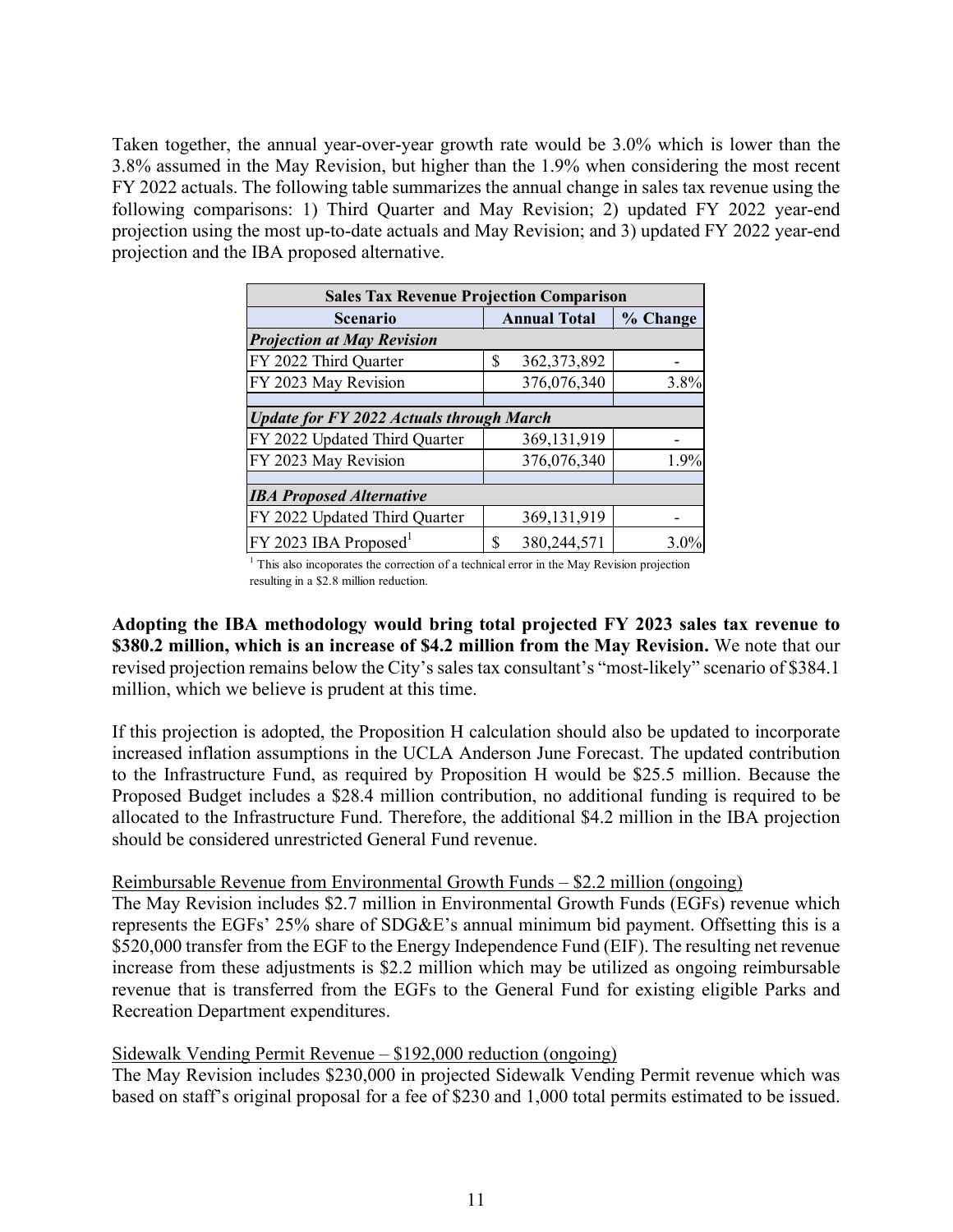The City Council considered this proposal on May 17<sup>th</sup> and approved a lower fee of \$38 which is projected to produce \$38,000 in revenue. To account for this change, an ongoing revenue reduction of \$192,000 for the City Treasurer's Office is required.

## Monsanto Class Action Settlement – \$9.0 million (one-time)

The City was part of a class action lawsuit against the company Monsanto, which sought compensatory damages and relief for chemicals that caused environmental impairment. The amount associated with this settlement is \$9.0 million, which was included in the FY 2022 Adopted Budget but is now projected to be received in FY 2023.

### Use of Excess Equity from FY 2022 Sales Tax increase – \$6.8 million (one-time)

Five Councilmembers supported the use of General Fund Excess Equity as a onetime resource in FY 2023. The most recent FY 2022 year-end projection for Excess Equity is \$40.0 million, cited in the FY 2022 Third Quarter Budget Monitoring Report. The Excess Equity amount could change as the fiscal year progresses; and new information subsequent to release of the FY 2022 Third Quarter Report indicates that the City will receive an additional \$6.8 million in sales tax revenue above the third quarter projection. Three of the Councilmembers supporting use of Excess Equity mentioned this additional sales tax amount as part of their support for its use.

Excess Equity can be used as a onetime resource, and Councilmembers can modify the FY 2023 Proposed Budget to include utilization of part or all of the anticipated balance. We note that Excess Equity has not been included as a resource in the FY 2023 Proposed Budget or May Revision, but rather has been held aside for unanticipated Proposition B unwinding costs. For example, if FY 2023 Proposition B costs are higher than currently estimated, or if SDCERS<sup>[4](#page-11-0)</sup> decides that it requires upfront payment of amounts the City has assumed will be amortized as part of the pension system's Unfunded Actuarial Liability (\$56.3 million General Fund estimate), the Department of Finance anticipates covering those increased costs using Excess Equity and General Fund Reserve. See the Unwinding Proposition B section this report, in Attachment I, for additional Proposition B information.

Of the \$46.8 million estimated Excess Equity, we believe that using up to \$6.8 million in FY 2023 could be considered prudent, leaving the remaining \$40.0 million as a set aside for unanticipated Proposition B transition costs.

### Reimbursable Revenue from the Transient Occupancy Tax Fund – \$4.0 million (one-time)

The Transient Occupancy Tax Fund (TOT Fund) is projected to end FY 2023 with an ending fund balance of approximately \$4.4 million. Our Office supports utilizing \$4.0 million of TOT Fund balance as one-time reimbursable revenue that is transferred from the TOT Fund to the General Fund for existing eligible Parks and Recreation Department expenditures, similar to the EGF adjustment described above.

### Capital Outlay Funds – \$436,000 (one-time)

The FY 2022 Capital Improvement Program (CIP) Year-End Report projects that \$436,000 will be remaining at the end of the current fiscal year and is currently not programmed to any CIP

<span id="page-11-0"></span><sup>4</sup> SDCERS is the San Diego City Employees Retirement System.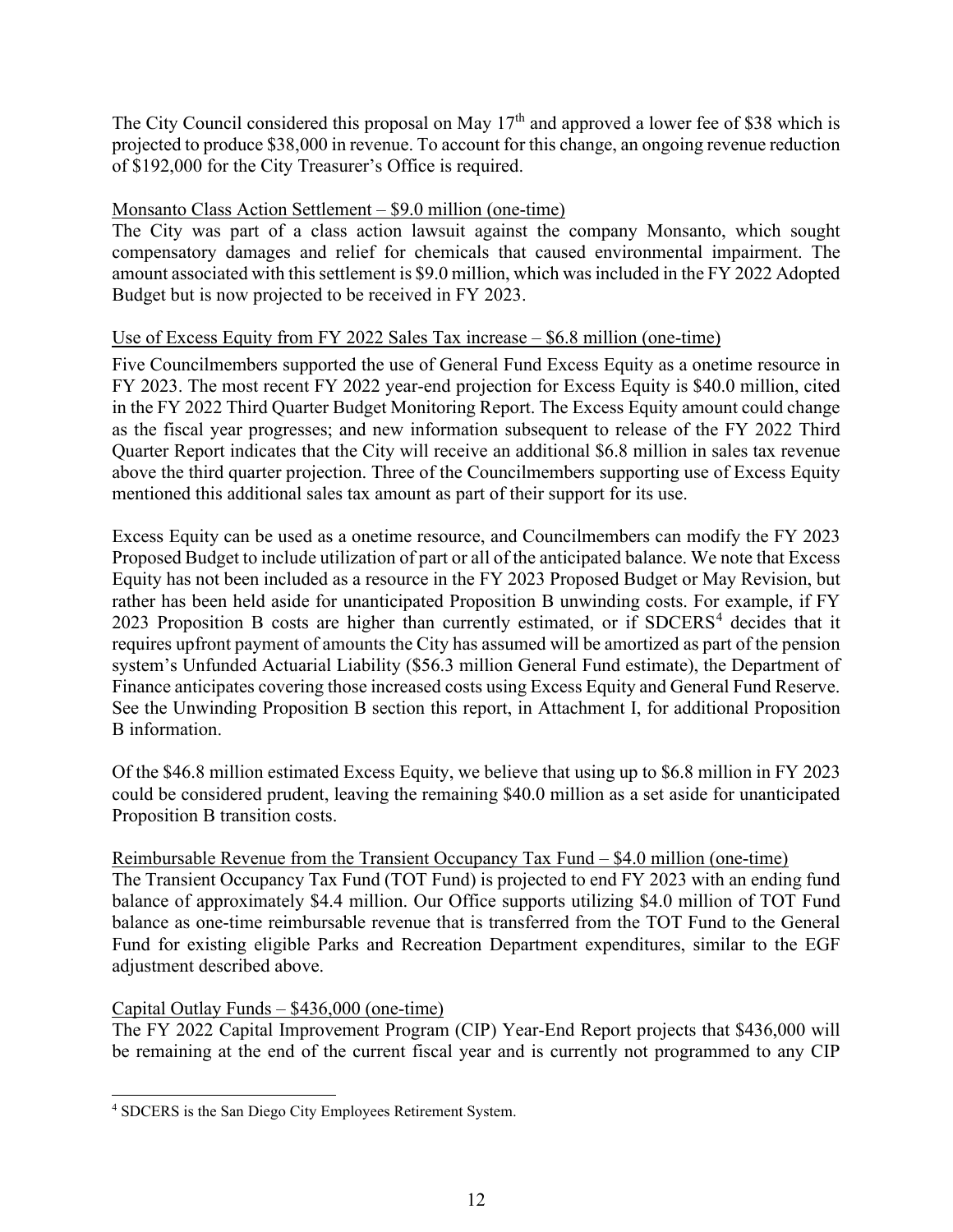project. Of the \$436,000, we recommend using \$425,000 to fund shade structures at the North Park Mini Park.

# **FINAL BUDGET ACTIONS**

In order to approve the FY 2023 budget, the City Council is being asked to approve the following actions:

- 1. Approve the Mayor's FY 2023 Proposed Budget, as modified by the Mayor's May Revision.
- 2. Approve the IBA's recommended final budget expenditure and resources modifications included in IBA Report 22-15, as summarized in Table 1 (page 3) and Table 3 (page 9), and as modified by the City Council.
- 3. To effectuate items in Tables 1 and 3 we recommend:
	- a. Reimbursable revenue from the Environmental Growth Funds and the Transient Occupancy Tax Fund be transferred from these funds to the General Fund for existing eligible Parks and Recreation Department expenditures.
	- b. Funding for the Housing Stability Fund Pilot Program of \$3.6 million in General Funds be allocated to the Economic Development Department to be subsequently transferred to the San Diego Housing Commission.

Additionally, we recommend Council take the following non-budget action:

4. Request staff to develop an implementation plan for the Free4Me pilot program and present it to the Public Safety and Livable Neighborhoods (PS&LN) committee for consideration and input sometime before the end of the first quarter of FY 2023.

# **CONCLUSION**

As noted in this report, our Office has identified \$26.4 million in resources available to support \$18.9 million in recommended expenditures, leaving \$7.5 million unallocated. Uses for these excess funds should be identified during Council budget deliberations. Council could alternatively elect to preserve excess funds for future use.

Some options for allocating excess funds could include:

- Allocate funding to the City's resurfacing annual allocation since most Councilmembers requested street repaving in their memos but no consensus was reached for a particular location as requests were district-specific
- Contribute towards the City's General Fund reserve which, as of the Proposed Budget, is projected to be \$25.8 million less than the Reserve Policy target in FY 2023
- Allocate funding towards Council priorities that were identified in Council Budget Modification Memoranda, but that were not included in 5 or more memoranda
- Partially fund an increase to the FY 2023 Proposed Budget amount for negotiated public safety compensation increases, based on tentative agreements that have been reached since the release of the May Revision. Our report indicates \$2.2 million in ongoing resources remains unallocated and available to partially fund the \$3.8 million increased cost estimate. If the \$2.2 million is allocated for this purpose, the remainder of the compensation increase would either be absorbed by impacted departments or potentially requested for an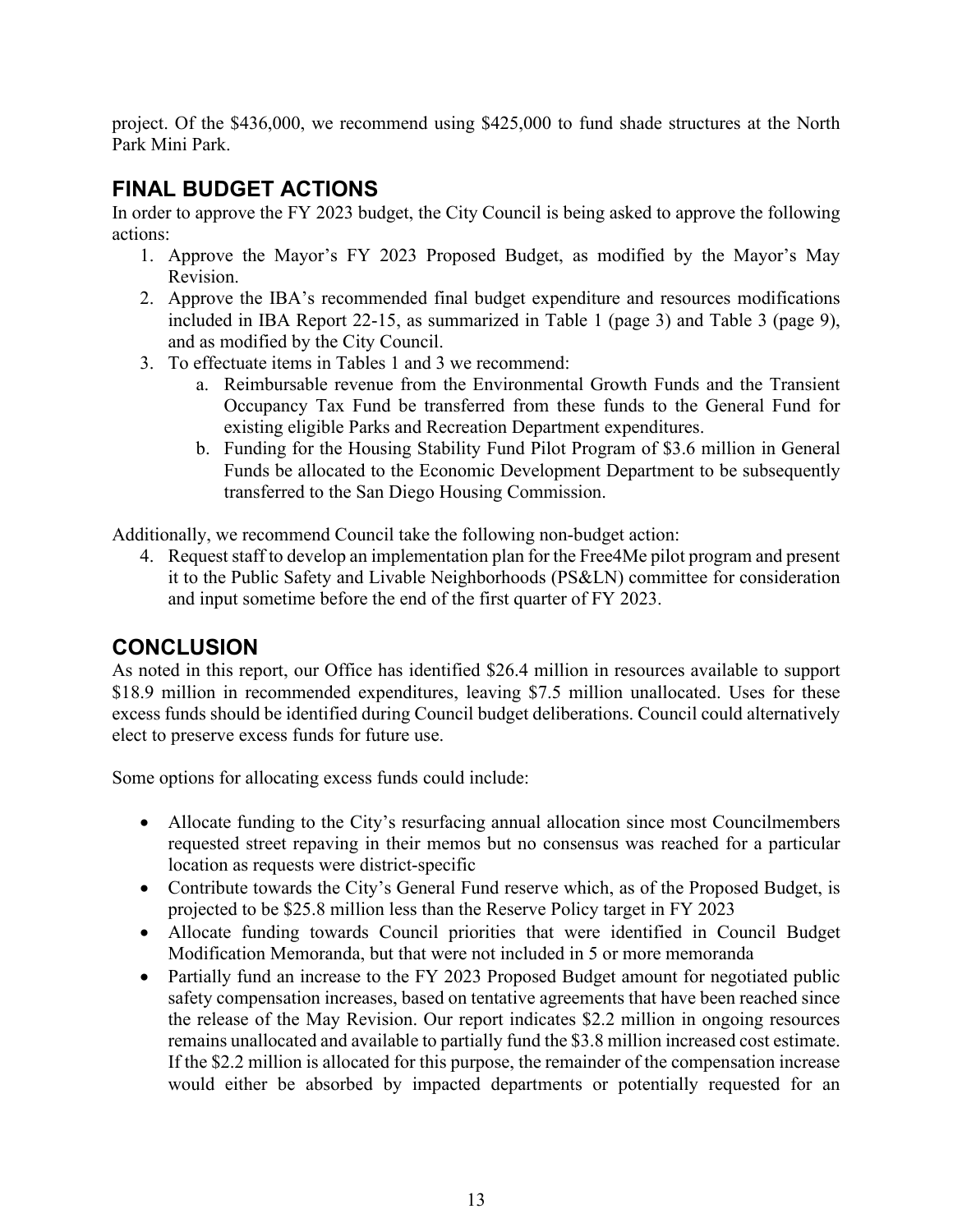appropriation adjustment during the budget monitoring process. This amount is further discussed in the attached Review of the May Revision.

Considering the City's structural deficit as it recovers from the impacts of the COVID-19 pandemic and its reliance on one-time American Rescue Plan Act funds to balance the FY 2023 budget, we advise that if Council wishes to further allocate excess funds identified in this report, it do so only for one-time purposes.

Jordan More Fiscal & Policy Analyst

**Baku Patel** Fiscal & Policy Analyst

Salv Lachal

Saba Fadhil Budget & Research Analyst

Lisa Byrne

Fiscal & Policy Analyst

Erin Noel Fiscal & Policy Analyst

Jillian Kissee Deputy Director

 $C_{n-k}$   $\Lambda$   $\Lambda$ Charles Modica

Independent Budget Analyst

Attachment – IBA Review of the May Revision to the FY 2023 Proposed Budget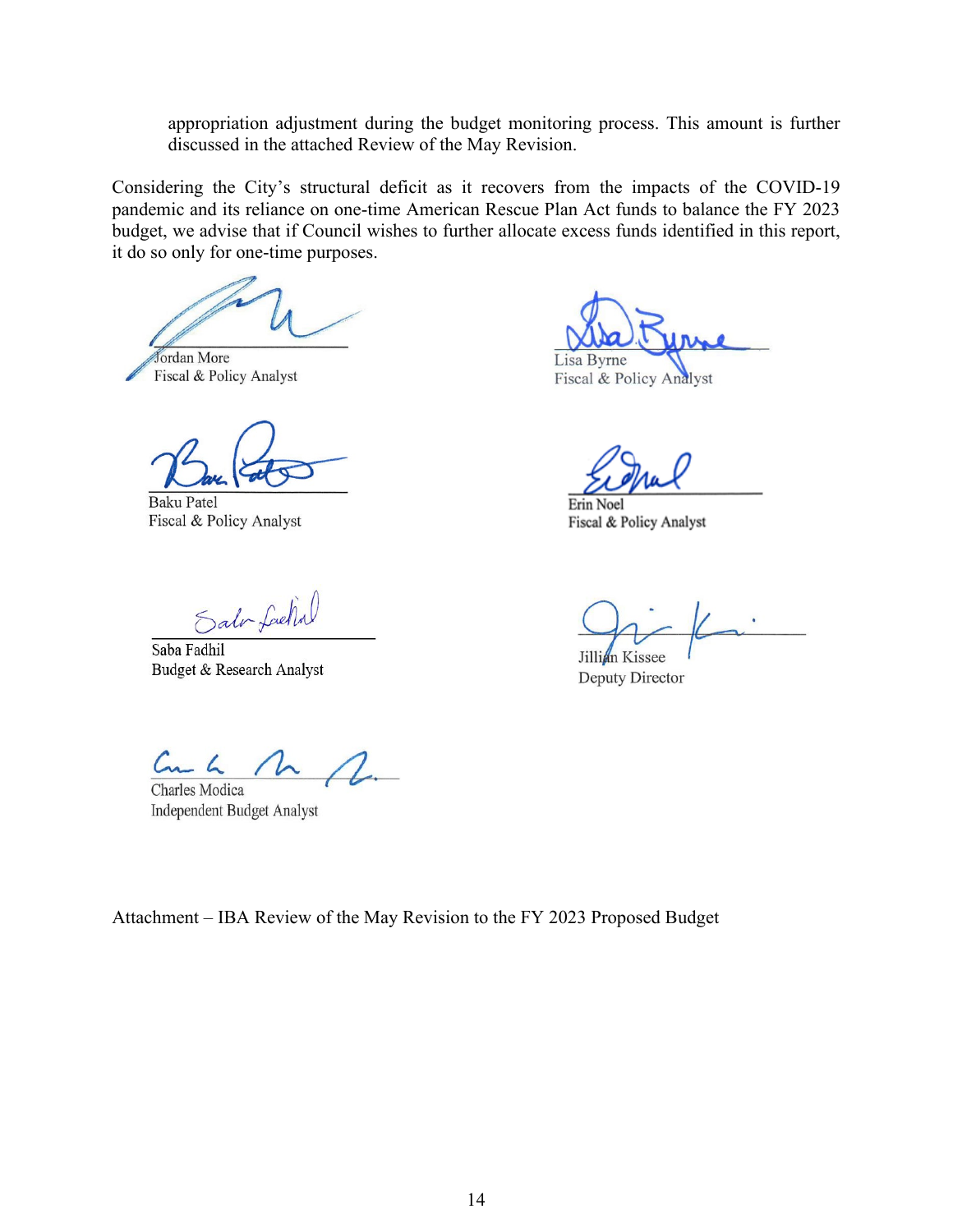# IBA Review of the May Revision to the FY 2023 Proposed Budget

Our Office reviewed the adjustments included in the May Revision and found no significant concerns, although we do suggest a revised sales tax revenue projection which is discussed in more detail in our main report providing recommended modifications to the FY 2023 Proposed Budget. In the following sections, we highlight significant issues or selected items included in the May Revision that may be of particular interest to the City Council or to provide additional information.

# **SUMMARY OF GENERAL FUND CHANGES IN THE MAY REVISION**

The May Revision overall adds approximately \$43.0 million in new revenues and expenditures to the FY 2023 Proposed Budget for the General Fund. Over half (56%) of the additional revenue is attributed to increased use of federal American Rescue Plan Act funds, leaving \$52.1 million of the City's \$299.7 million allocation for future fiscal years. Major General Fund Revenue projections continue to reflect strong growth leading into the upcoming fiscal year.

Net General Fund expenditure increases in the May Revision total \$43.0 million, over half of which (52%) is attributed to Proposition B transition costs. The next two largest increases are a \$5.8 million transfer to the Bridge to Home Program for the creation of affordable housing and \$5.4 million to expand shelter capacity which was anticipated to occur in FY 2022 but due to delays are expected in FY 2023. Together, these three adjustments make up 78% of the total net General Fund expenditure increases.

In our review we provide an in-depth discussion of unwinding Proposition B and related transition costs, providing important context to the \$22.4 million increase seen in the May Revision (\$22.6 million when including increased SPSP-H budget amounts). We also discuss notable personnel adjustments and issues related to the Personnel, Police, and Fire-Rescue departments. Finally, our Office provides a detailed discussion regarding changes to various departments implementing the Sidewalk Vending Ordinance.

Negotiations with the City's public safety employee organizations<sup>[1](#page-14-0)</sup> over FY 2023 compensation increases have continued since the May Revise was released, and tentative agreements have been reached. These tentative agreements are subject to member ratification and City Council approval. Changes to estimated public safety compensation increases have not been incorporated into the May Revise for these anticipated and late developing agreements. Compensation increases are preliminarily estimated to be \$3.8 million higher than the \$16.2 million included in the Mayor's budget proposal as of the May Revise. Management has stated that the impacted departments will absorb any cost increases that may occur; and should any appropriation adjustments be needed during FY 2023 for compensation, they will be addressed during the budget monitoring process.

<span id="page-14-0"></span><sup>&</sup>lt;sup>1</sup> The City's three public safety recognized employee organizations (REOs) include: POA (San Diego Police Officers Association); IAFF Local 145 (International Association of Fire Fighters, Local 145); and California Teamsters Local 911, which represents the Lifeguards.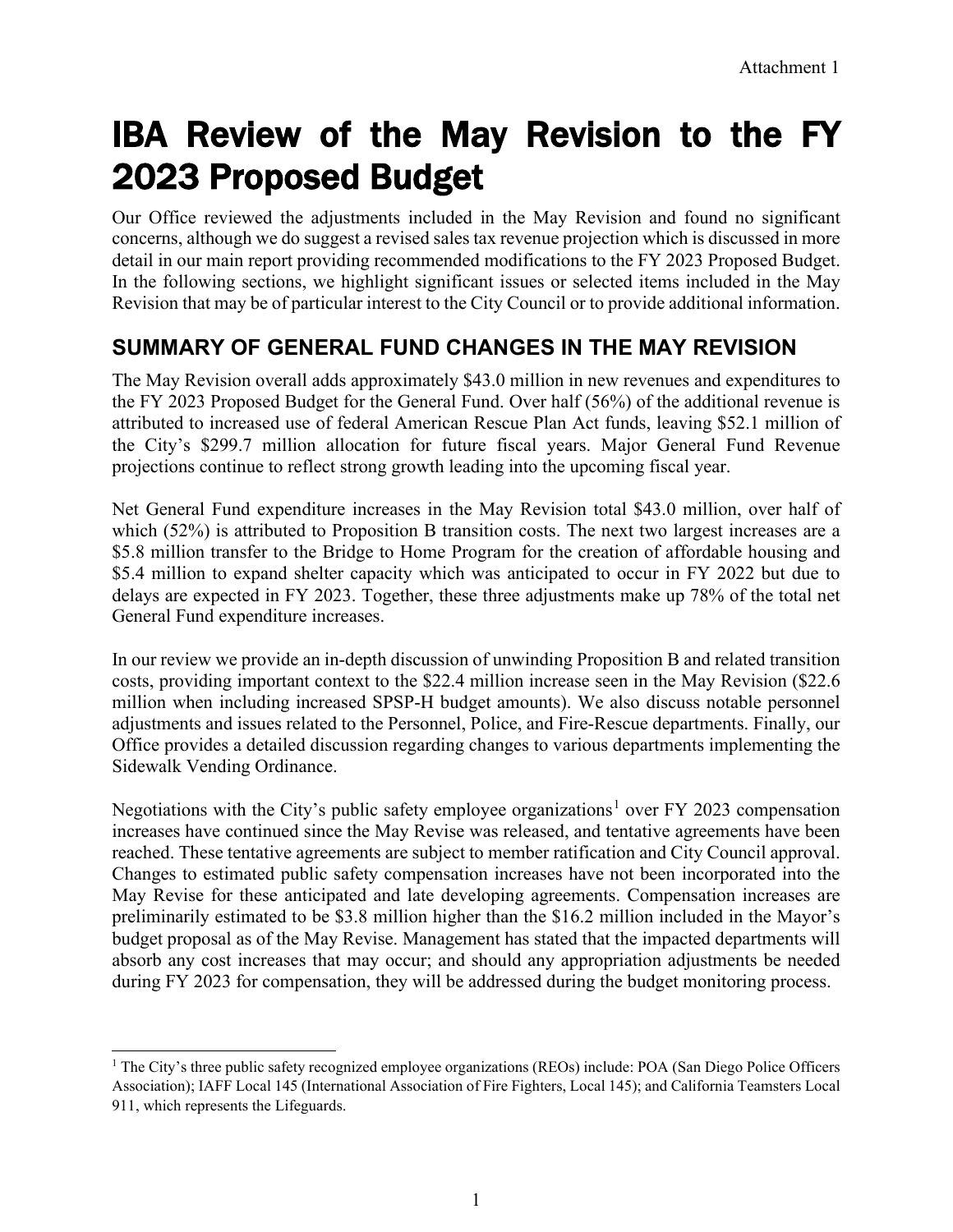# **MAY REVISION CHANGES TO REVENUE PROJECTIONS**

As shown in the following table, overall revenues have increased by \$43.0 million, largely attributed to the increased use of federal American Rescue Plan Act (ARPA) funds in FY 2023. Significant changes in revenue projections are also included for property tax, sales tax, and Transient Occupancy Tax (TOT) projections. We describe these changes in more detail below.

| General Fund Revenues in the May Revision (\$ in millions) |                  |                           |                        |         |                  |               |  |  |
|------------------------------------------------------------|------------------|---------------------------|------------------------|---------|------------------|---------------|--|--|
|                                                            |                  | Proposed<br><b>Budget</b> | May<br><b>Revision</b> |         |                  | <b>Change</b> |  |  |
| <b>Major General Fund Revenues</b>                         |                  |                           |                        |         |                  |               |  |  |
| Property Tax                                               | \$               | 700.1                     | \$                     | 706.2   | \$               | 6.2           |  |  |
| Sales Tax                                                  |                  | 369.3                     |                        | 376.1   |                  | 6.8           |  |  |
| Transient Occupancy Tax                                    |                  | 132.2                     |                        | 135.2   |                  | 3.0           |  |  |
| <b>Franchise Fees</b>                                      |                  | 95.8                      |                        | 93.8    |                  | (2.0)         |  |  |
| Other Major General Fund Revenues                          |                  | 91.6                      |                        | 92.2    |                  | 0.5           |  |  |
| <b>Subtotal Major General Fund Revenues</b>                | $\boldsymbol{S}$ | 1,389.0                   | \$                     | 1,403.4 | $\boldsymbol{s}$ | 14.5          |  |  |
| <b>Departmental Revenues</b>                               |                  |                           |                        |         |                  |               |  |  |
| Parks & Recreation                                         | \$               | 46.7                      |                        | 48.8    | \$               | 2.1           |  |  |
| Stormwater                                                 |                  | 10.7                      |                        | 12.2    |                  | 1.5           |  |  |
| Department of Information Technology                       |                  |                           |                        | 1.1     |                  | 1.1           |  |  |
| Fire-Rescue                                                |                  | 56.2                      |                        | 56.9    |                  | 0.7           |  |  |
| Police                                                     |                  | 53.2                      |                        | 53.5    |                  | 0.3           |  |  |
| City Treasurer                                             |                  | 54.3                      |                        | 52.8    |                  | (1.5)         |  |  |
| Other Departments                                          |                  | 153.1                     |                        | 153.4   |                  | 0.3           |  |  |
| <b>Departmental Revenues Subtotal</b>                      | $\boldsymbol{s}$ | 374.4                     | $\boldsymbol{s}$       | 378.7   | $\boldsymbol{s}$ | 4.3           |  |  |
| American Rescue Plan Act                                   | \$               | 123.5                     | $\boldsymbol{s}$       | 147.6   | $\boldsymbol{s}$ | 24.2          |  |  |
| <b>Total General Fund Revenue</b>                          | <b>S</b>         | 1,886.8                   | \$                     | 1,929.8 | $\mathbf{s}$     | 43.0          |  |  |

Note: Figures may not total due to rounding.

### **American Rescue Plan Act**

As shown in the table above the FY 2023 May Revision projects that the City will use an additional \$24.2 million in ARPA funds in the upcoming fiscal year, bringing total ARPA use to \$147.6 million. Of the \$24.2 million increase, \$20.4 million was planned for use in the FY 2022 budget but, as indicated in the Third Quarter Budget Monitoring Report, projected revenues continue to surpass expectations, and this amount is no longer needed in FY 2022. A total of \$52.1 million remains for use in FY 2024. The table below summarizes projected ARPA use at the time of the FY 2023 Proposed Budget and the May Revision.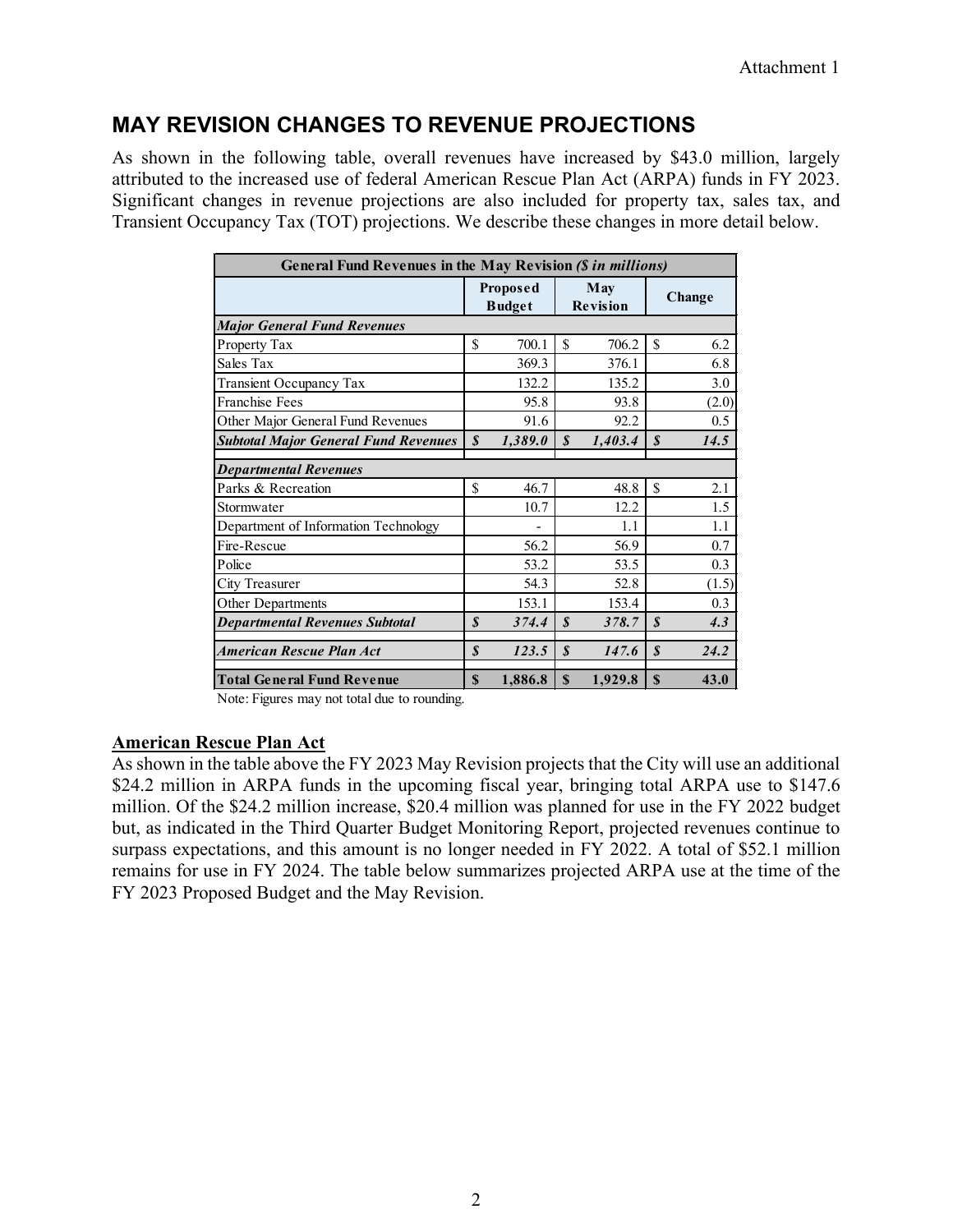| Point-in-Time Projections of ARPA Use (\$ in millions) |    |                        |          |                 |   |               |  |  |
|--------------------------------------------------------|----|------------------------|----------|-----------------|---|---------------|--|--|
|                                                        |    | FY 2023                |          | FY 2023 May     |   |               |  |  |
| <b>Fiscal Year</b>                                     |    | <b>Proposed Budget</b> |          | <b>Revision</b> |   | <b>Change</b> |  |  |
| FY 2022                                                |    | 120.4                  | S.       | 100.0           | S | (20.4)        |  |  |
| FY 2023                                                |    | 123.5                  |          | 147.6           |   | 24.2          |  |  |
| FY 2024                                                |    | 55.8                   |          | 52.1            |   | (3.7)         |  |  |
| FY 2025 <sup>1</sup>                                   |    |                        |          |                 |   |               |  |  |
| <b>Total</b>                                           | \$ | 299.7                  | <b>S</b> | 299.7           | S |               |  |  |

 $1$  ARPA Funds can be spent through December 31, 2024 (or half way through FY 2025)

# **Property Tax**

The May Revision increased Property Taxes by \$6.2 million, from \$700.1 million to \$706.2 million. This is primarily due to an increase in one-time revenue from the Redevelopment Property Tax Trust Fund due to the anticipated sale of Tailgate Park. This transaction, which happened subsequent to the release of the Proposed Budget, is also related to the increases contained in the May Revision for the Long Range Property Management Fund as well as the increase in the Low to Moderate Income Housing Asset Fund. During the action approving the Development and Disposition Agreement for the sale, the Council requested that these residual revenues be appropriated for the Bridge to Home program. The May Revision includes this transfer.

The remaining increase for Property Taxes in the May Revision of \$0.3 million is due to an increase in the base 1% property tax based on the most recent actuals for FY 2022. The growth rate for Property Tax remains at 6.00%. Our Office agrees with the projection for Property Taxes.

# **Sales Tax**

The May Revision increases the FY 2023 sales tax projection by \$6.8 million, for a total of \$376.1 million. The projection grows sales tax revenue by 5.6% from FY 2022 for the first two quarters (up from 3.7% used in the Proposed Budget). To account for elevated inflation impacts for the latter portion of the fiscal year, the projection applies the growth rate to a lower base, with the assumption that some level of activity was of a one-time nature in those periods. The third quarter grows relative to FY 2021, and the fourth quarter builds off a three-year quarterly average of actual receipts instead of using the fourth quarter of FY 2021 as it had abnormal growth following the end to State health orders.

The net result of this methodology produces a year-over-year growth rate of 3.8% comparing the FY 2022 third quarter projection to the FY 2023 May Revision projection. However, as discussed in our review of the Third Quarter Report, newly available information provides that updated sales tax receipts through March 2022 are \$6.8 million above the third-quarter projection, bringing the FY 2022 total to \$369.1 million. Assuming no changes to the May Revision sales tax projection despite this new information, the year-over-year growth rate would decrease from 3.8% to 1.9%.

Our Office agrees with the Department of Finance's assumption that the continued robust growth in sales tax that we have seen in FY 2022 is likely to become more moderate. However, the methodology used to rebase the third and fourth quarters of FY 2023 may distort projections, especially in light of the additional \$6.8 million in FY 2022 sales tax revenue. When comparing the respective third and fourth quarters of FY 2022 (including updated actual activity) and FY 2023, we see a 6.0% *decrease* in the third quarter and a virtually flat fourth quarter, illustrated in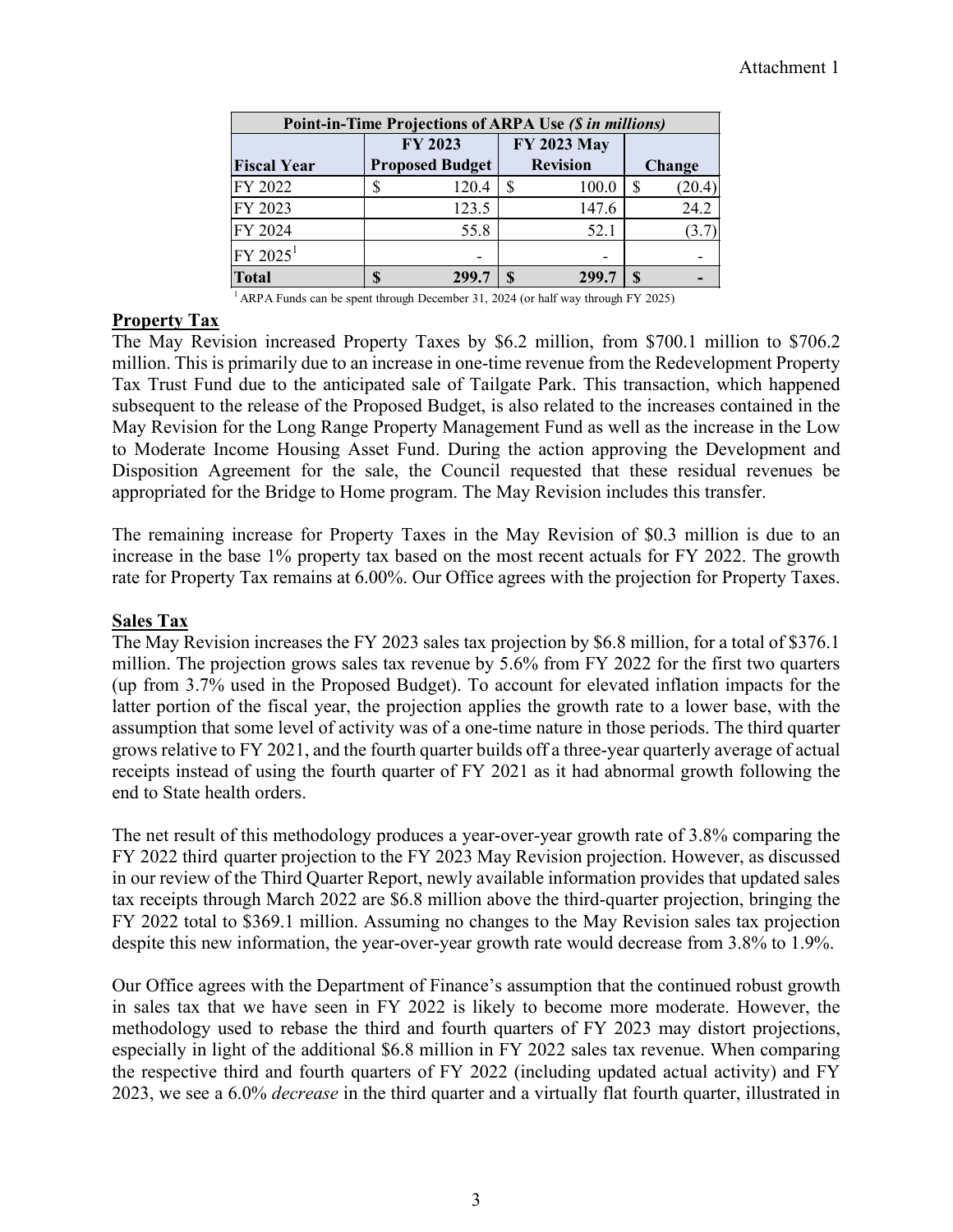the following graph. Although the current economic environment is volatile and uncertain, we are currently not seeing economic indicators that would suggest these outcomes. Therefore, we are recommending a revised sales tax projection as discussed in our main report providing recommended modifications to the FY 2023 Proposed Budget.



# **Transient Occupancy Tax**

Of the 10.5% tax on short-term stays in the region, 5.5% is allocated to the General Fund and is one of the City's four major General Fund revenues. The FY 2023 General Fund TOT allocation is projected to be \$135.2 million, which is a \$3.0 million increase from the Proposed Budget.

The projections in the Proposed Budget had assumed that revenues would not reach pre-pandemic levels until the second half of FY 2023. The May Revision instead assumes that the entire fiscal year will grow at a rate of 2.4% over FY 2019. This is consistent with the February TOT forecast prepared by Tourism Economics. We note that actual TOT revenues for April 2022 exceeded FY 2019 actuals for the same period. Given the current trend and the reduced public health concern regarding future variants, our Office believes the May Revision TOT projections are reasonable.

# **Franchise Fees**

Franchise Fees overall decrease by \$2.0 million in the May Revision. This decrease is due to an accounting change, which will account for a \$2.0 million distribution from SDG&E for the Climate Equity Fund (CEF) directly in the CEF as opposed to being received by the General Fund and subsequently transferred to the CEF. There is a corresponding decrease in expenditures to account for this change. There is no net decrease in funding for the CEF from these actions. Our Office agrees with the projections for Franchise Fees.

# **MAY REVISION CHANGES TO GENERAL FUND EXPENDITURES**

The following table shows adjustments to General Fund expenditures in the May Revision that net to a \$43.0 million increase in expenditures over those of the FY 2023 Proposed Budget. Many of these items are described or explained in the May Revision itself but in the sections that follow, our Office discusses issues surrounding the most significant change – Proposition B Transition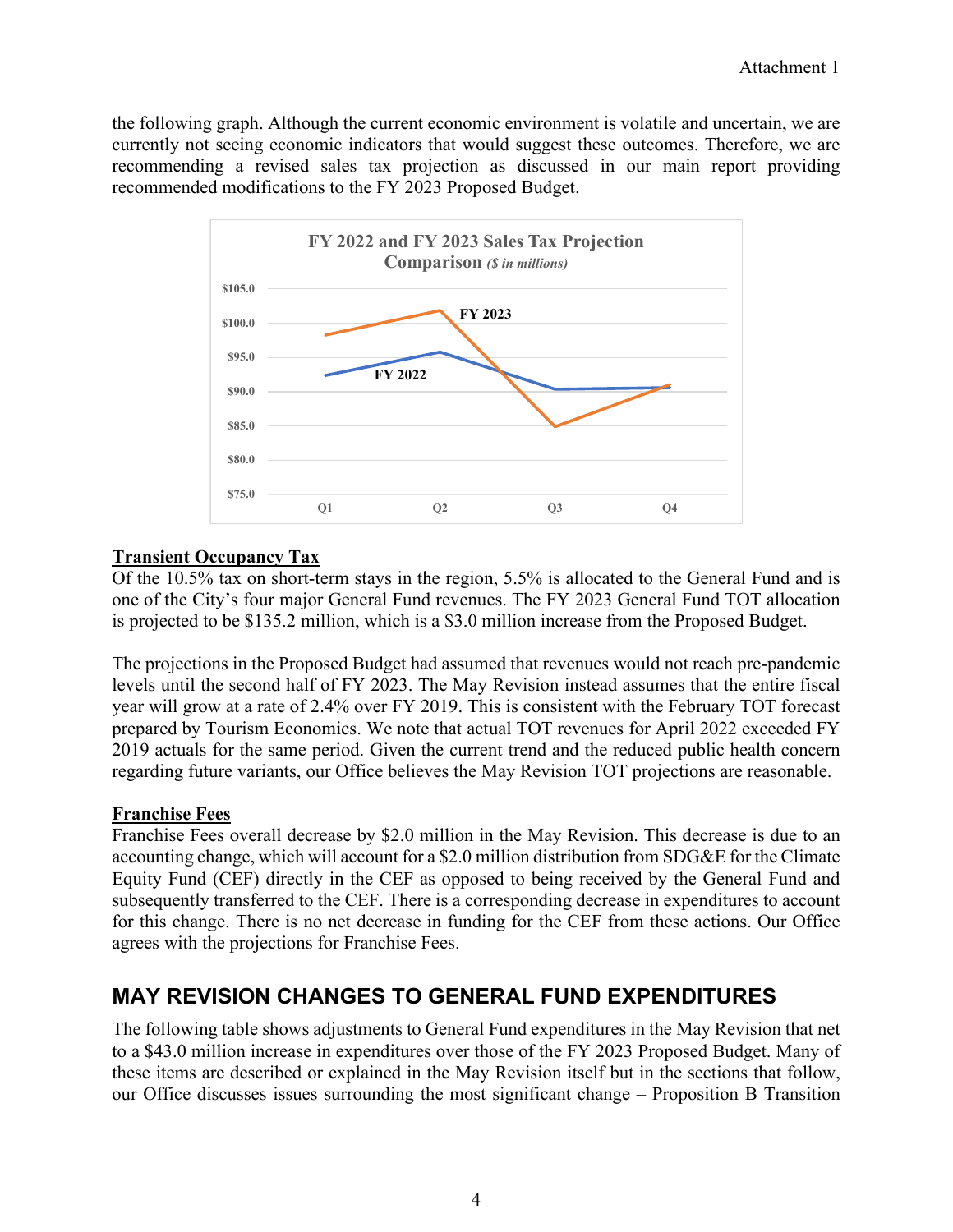Costs – providing additional important context for unwinding Proposition B, as well as budgeting for it. We also discuss one of the largest staffing changes which is for the Personnel Department.

| <b>General Fund Expenditure Adjustments in the May Revision (S in millions)</b> |                          |                        |               |  |  |
|---------------------------------------------------------------------------------|--------------------------|------------------------|---------------|--|--|
| <b>Item</b>                                                                     | <b>FTEs</b>              |                        | <b>Amount</b> |  |  |
| <b>Proposition B Transition Costs</b>                                           |                          | $\mathbb{S}$           | 22.4          |  |  |
| Transfer to the Bridge to Home Program                                          |                          | \$                     | 5.8           |  |  |
| Homelessness Shelter Capacity Expansion (FY 2022 Carryforward)                  |                          | \$                     | 5.4           |  |  |
| <b>Environmental Services - Refuse Disposal Fees</b>                            |                          | \$                     | 1.9           |  |  |
| Parks & Recreation - Restroom Cleaning                                          | 16.00                    | \$                     | 1.5           |  |  |
| <b>Broadband Access Expansion</b>                                               |                          | \$                     | 1.1           |  |  |
| Sidewalk Vending Ordinance Support (DSD, EDD, ESD, P&R)                         |                          | \$                     | 1.0           |  |  |
| Net Non-Discretionary Changes (incl. fuel, vehicle assignment fees)             |                          | \$                     | 1.0           |  |  |
| Facilities Maintenance (onetime)                                                |                          | \$                     | 1.0           |  |  |
| Personnel Department - Staffing/Funding (largely to assist in hiring process)   | 12.00                    | \$                     | 0.9           |  |  |
| Consulting Services - Downtown Office Space Analysis                            |                          | \$                     | 0.7           |  |  |
| Police - Laboratory Technicians and Funding for Crime Lab                       | 7.00                     | \$                     | 0.6           |  |  |
| City Attorney - Support for Conservatorship Unit                                | 3.00                     | \$                     | 0.5           |  |  |
| Transfer to CIP (MLK Community Park - Mountain View Racquet Club)               |                          | \$                     | $0.5\,$       |  |  |
| Fire-Rescue - Lifeguard Sergeants (Boating Safety Unit & night operations)      | 5.00                     | \$                     | 0.5           |  |  |
| Consulting Services - Sport Arena Development & Lease Negotiations              | $\overline{a}$           | \$                     | 0.5           |  |  |
| Fire-Rescue - Fire Captain (Local 145 President)                                | 1.00                     | \$                     | 0.3           |  |  |
| City Clerk - Support for Records Management Program                             | 2.00                     | \$                     | 0.2           |  |  |
| Library - Restoration of Librarian 2 Positions                                  | 2.00                     | \$                     | 0.2           |  |  |
| Office of the IBA - Budget/Legislative Analyst 1                                | 1.00                     | \$                     | 0.2           |  |  |
| Parks & Recreation - Program Coordinator for Animal Services Program            | 1.00                     | \$                     | 0.1           |  |  |
| Performance & Analytics - Program Coordinator for STRO Program                  | 1.00                     | \$                     | 0.1           |  |  |
| Development Services - Support Training and Hearings                            | 1.00                     | $\sqrt{\frac{2}{\pi}}$ | 0.1           |  |  |
| Economic Development - Support for Successor Agency                             | 1.00                     | \$                     | 0.1           |  |  |
| Transportation - Payroll Supervisor                                             | 1.00                     | $\sqrt{\frac{2}{\pi}}$ | 0.1           |  |  |
| Environmental Services - Reduction of Limited Code Compliance Positions         | (8.00)                   | \$                     | (0.1)         |  |  |
| Economic Development - Reduction of Community Development Coordinators          | (2.00)                   | $\sqrt{\frac{2}{\pi}}$ | (0.1)         |  |  |
| Environmental Services - Missed Collection Crew (delayed implementation)        |                          | \$                     | (0.6)         |  |  |
| Clean SD Services                                                               | $\overline{\phantom{0}}$ | \$                     | (0.9)         |  |  |
| Climate Equity Fund Transfer (removes General Fund pass-through)                | -                        | \$                     | (1.5)         |  |  |
| Public Liability Operating Fund Transfer                                        |                          | \$                     | (4.3)         |  |  |
| Net Other Changes                                                               | (0.12)                   | \$                     | 3.7           |  |  |
| <b>Total General Fund Expenditure Adjustments</b>                               | 43.88                    | $\mathbb{S}$           | 43.0          |  |  |

Notes: Table may not total due to rounding.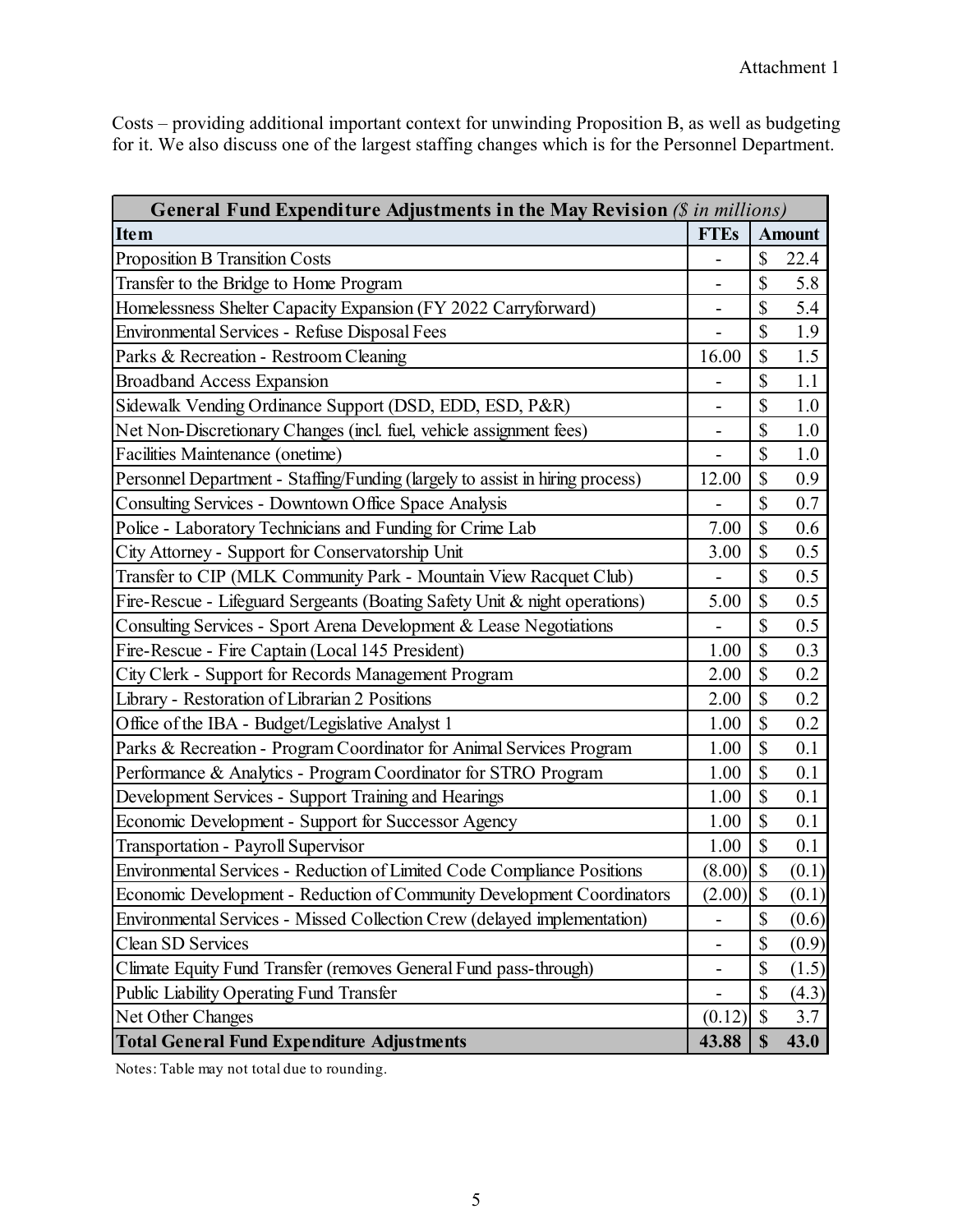# **Unwinding Proposition B**

This section discusses ongoing and onetime costs related to the unwinding of Proposition  $B^2$  $B^2$ , as well as FY 2023 budgeting for such costs. Proposition B, which was approved by voters in June 2012, was legally challenged, and based on a California Superior Court ruling, the City must take all necessary steps to strike the Proposition B provisions from the City Charter and make conforming amendments to the San Diego Municipal Code and other related enactments. The City has been negotiating with its recognized employee organizations (REOs) regarding the impacts of unwinding Proposition B on affected employees.

With respect to current Proposition B employees participating in SPSP-H, the City Council has approved a negotiated joint agreement with two of the City's REOs (MEA and AFSCME Local 127<sup>[3](#page-19-1)</sup>). This agreement allows current employees who are in SPSP-H the choice of transferring into the SDCERS<sup>[4](#page-19-2)</sup> pension system or remaining in SPSP-H.

The City has also reached tentative agreements with DCAA, Teamsters Local 911, and IAFF Local 14[5](#page-19-3)<sup>5</sup> regarding current employees participating in SPSP-H. Additionally, the City is negotiating with the  $POA<sup>6</sup>$  $POA<sup>6</sup>$  $POA<sup>6</sup>$  regarding recruits who were members of SPSP-H, as well as other matters. Negotiations regarding Proposition B employees who were in SPSP-H but have left City employment are pending.

*The ultimate costs for resolution of the Proposition B legal challenges are dependent upon the remaining negotiations with the REOs, the number of employees who choose to enter the SDCERS pension system, and the performance of financial markets and how they impact the affected employees' SPSP-H balances. A brief discussion of the latest cost estimates for current Proposition B employees follows.* 

# **Estimated Costs Related to Unwinding Proposition B**

# Ongoing Costs for Current Employees

Ongoing costs would be either in the form of the "normal cost" portion of the SDCERS pension payment for current employees choosing to enter SDCERS, or SPSP-H matching contributions for those choosing to remain in SPSP-H. *The preliminary estimate for the FY 2023 citywide normal* 

<span id="page-19-0"></span><sup>&</sup>lt;sup>2</sup> Under Proposition B, employees hired on or after July 20, 2012 and before July 10, 2021, except new sworn police officers, were not eligible to participate in the defined benefit (DB) pension. (Police recruits are still ineligible to enter the DB pension until they become sworn officers.) Instead, those employees who were ineligible for the DB pension were offered a DC (defined contribution) plan. Following voter approval of Proposition B in 2012, retirement plan provisions were negotiated with the City's recognized employee organizations (REOs), and agreement for an interim DC plan was reached. The interim DC plan is incorporated in the Supplemental Pension Savings Plan H (SPSP-H), which was previously for hourly employees but was modified to include these new participants.

<span id="page-19-1"></span><sup>&</sup>lt;sup>3</sup> MEA is the San Diego Municipal Employees Association, and AFSCME Local 127 is the American Federation of State, County & Municipal Employees, Local 127.

<span id="page-19-2"></span><sup>4</sup> SDCERS is the San Diego City Employees Retirement System.

<span id="page-19-3"></span><sup>5</sup> DCAA is the Deputy City Attorneys Association; California Teamsters, Local 911 represents the Lifeguards; and IAFF Local 145 is the International Association of Fire Fighters, Local 145.

<span id="page-19-4"></span><sup>6</sup> POA is the San Diego Police Officers Association.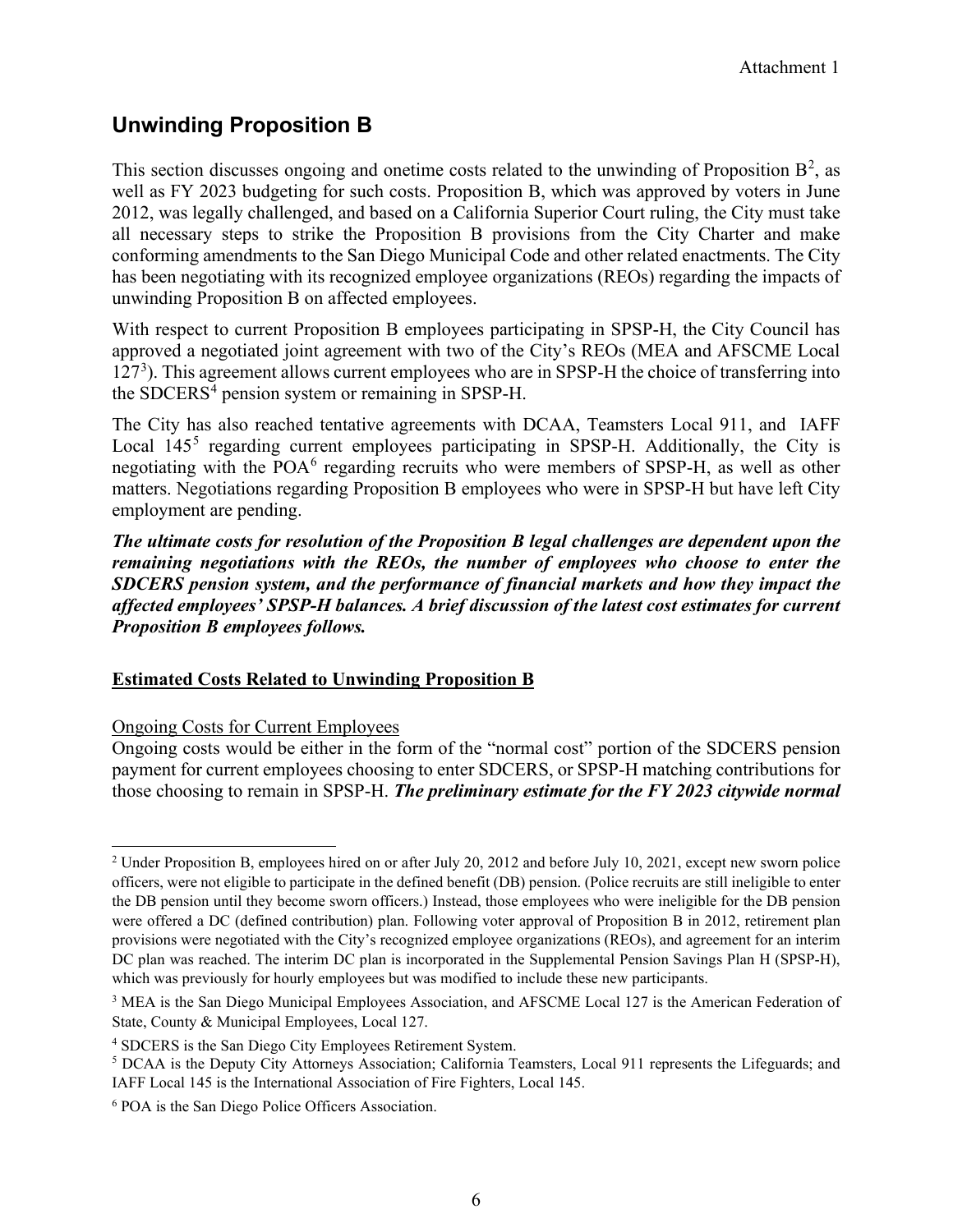*cost component, should all employees choose to enter SDCERS, is \$33.2 million[7](#page-20-0) (\$20.2 million for the General Fund), although this amount is anticipated to be higher based on recent pensionable pay increases for employees.* 

## Onetime Costs for Current Employees

*The estimated onetime cost for unwinding Proposition B for current employees, \$149.9 million citywide (\$82.3 million for the General Fund),* has been recently updated from the amount included in the Citywide Budget Overview in Volume I of the FY 2023 Proposed Budget (and in the Pension section of our review of the Proposed Budget – [IBA report #22-08\)](https://www.sandiego.gov/sites/default/files/iba_report_22-08_review_of_the_fy_2023_proposed_budget.pdf). The updated estimate is based on recent analysis of SDCERS' actuary, Cheiron. This estimate assumes that all eligible employees will be transferred into the SDCERS pension system. The actual cost for current employees transferring into SDCERS will be dependent on the number of employees choosing to transfer into SDCERS and the balances in their SPSP-H accounts when funds are transferred in July 2022.

*The City estimates it will need to pay about \$44.7 million of the \$149.9 million in cash payments during FY 2023*. The remaining portion of the onetime cost estimate for current employees is \$105.2 million (\$56.3 million General Fund portion) and will be a debt to SDCERS. It may be included in the Unfunded Actuarial Liability (UAL) and amortized, such that it is paid to SDCERS as part of the annual pension payment. Alternatively, it may be required to be paid to SDCERS upfront. Payment terms are ultimately dependent on how the SDCERS Board decides this debt should be treated. *None of the \$105.2 million in estimated debt to SDCERS has been included in the FY 2023 Proposed Budget or May Revision. If SDCERS decides that it requires upfront payment of this debt, the Department of Finance anticipates covering the \$56.3 million General Fund portion using Excess Equity (estimated at \$40.0 million in the Third Quarter Budget Monitoring Report) and General Fund Reserve. We note that Excess Equity has not been budgeted in the FY 2023 Proposed Budget or May Revision, but rather has been held aside for this contingency.* 

# **Budgeting for Unwinding Proposition B (Costs for Current Employees)**

Based on the discussion above, the estimated citywide costs for FY 2023 include \$33.2 million in ongoing costs ("normal cost" estimate) and \$44.7 million in onetime costs (cash payment estimate), which totals \$77.9 million, as shown in the left three columns of the following table. Of these amounts, the FY 2023 General Fund portion for the estimated ongoing/normal cost is \$20.2 million and onetime/cash payment is \$26.0 million, totaling \$46.2 million.

The table's right three columns show the FY 2023 budget amounts proposed. For the General Fund those amounts are \$22.9 million in the initial Proposed Budget<sup>[8](#page-20-1)</sup> and \$22.6 million in the May

<span id="page-20-0"></span><sup>7</sup> The cost estimate for current employees is based on a preliminary cost analysis for eligible employees who were employed with the City as of March 5, 2021.

<span id="page-20-1"></span><sup>8</sup> The \$22.9 million General Fund amount in the initial Proposed Budget includes \$17.3 million budgeted in SPSP-H for ongoing costs and \$5.6 million in additional transition cost funding.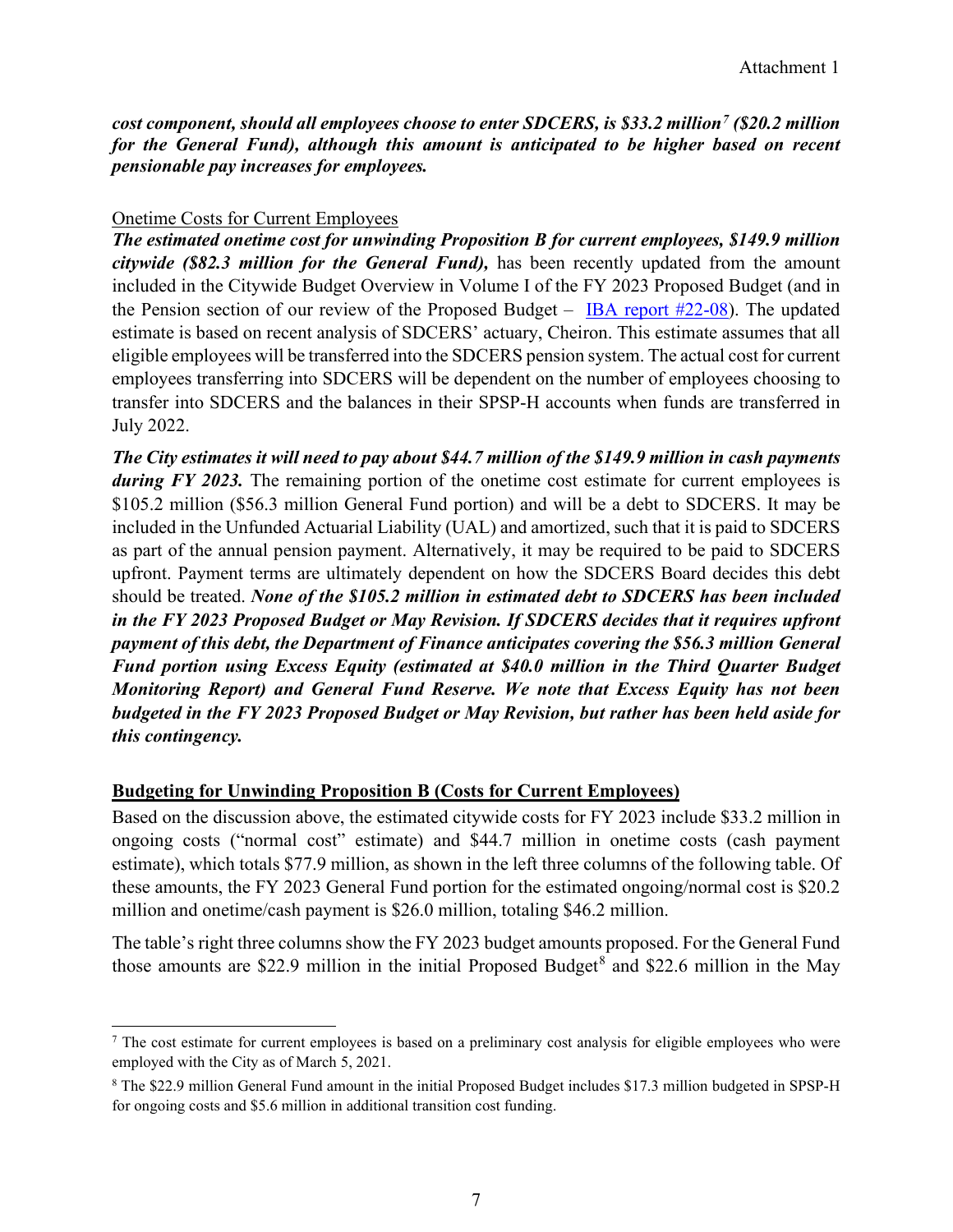Revision<sup>[9](#page-21-0)</sup>, for a total of \$45.5 million. There is a relatively small difference between the total cost estimate and total budget proposal; however, because the difference is relatively small and the cost estimates are not final, the difference is not of significant concern.

| <b>Proposition B Unwinding</b>                                             |    |           |    |           |          |                     |  |               |          |          |   |               |
|----------------------------------------------------------------------------|----|-----------|----|-----------|----------|---------------------|--|---------------|----------|----------|---|---------------|
| FY 2023 Cost Estimate vs. FY 2023 Mayor's Budget Proposal (\$ in millions) |    |           |    |           |          |                     |  |               |          |          |   |               |
|                                                                            |    |           |    | Estimated |          |                     |  |               |          |          |   | Total         |
|                                                                            |    | Estimated |    | Onetime   |          |                     |  | Initial       |          |          |   | Mayor's       |
|                                                                            |    | Normal    |    | Cash      |          | Total Cost Proposed |  |               |          | May      |   | <b>Budget</b> |
|                                                                            |    | Cost      |    | Payments  |          | Estimate            |  | <b>Budget</b> |          | Revision |   | Proposal      |
| <b>General Fund Amounts</b>                                                | \$ | 20.2      | S  | 26.0      | <b>S</b> | 46.2                |  | 22.9          | <b>S</b> | 22.6     | S | 45.5          |
| Citywide Amounts                                                           | \$ | 33.2      | \$ | 44.7      | S        | 77.9                |  | 36.5          | S        | 41.1     |   | 77.6          |

Notes: Table may not total due to rounding.

As mentioned previously, in addition to Proposition B costs for current employees, the City may incur additional costs related to unwinding Proposition B. The City is also negotiating with the POA regarding recruits who were members of SPSP-H, as well as other matters; and negotiations regarding employees who were in SPSP-H but have left City employment are pending. Potential cost impacts associated with these negotiations are not included in the FY 2023 Proposed Budget and May Revision, nor is any SDCERS Proposition B related debt that may require upfront payment (as discussed earlier in the section on onetime costs).

# **Notable Personnel Adjustments**

# **Additional Personnel Department Positions - \$865,000, 12.00 FTE (ongoing)**

The Personnel Department had requested 12.00 positions and full restoration of their 4% budget reduction as part of the May Revision process. Positions include those that will reinstate the Recruiting Section (2.00 FTE) and the Outstation Section (6.00 FTE), as well as support the Exam Management Section (2.00 FTE), Certification Section (1.00 FTE), and Equal Employment Investigations Office (1.00 FTE). Most of these positions will assist hiring departments in filling their vacancies and help make the hiring process more efficient. The 12.00 additional FTEs equate to a 17% increase in number of standard hour positions as compared to the Proposed Budget.

The May Revise includes the 12.00 FTE and corresponding funding (\$1.3 million), as well as restoration of the other half of the 4% budget reductions (\$194,000). However, anticipating the 12.00 positions will only be filled for a partial year, these funding additions are reduced by \$598,000, which yields a net addition of \$865,000 in General Fund expenditures.

We would note that it is possible there could be Service Level Agreement (SLA) reimbursements from non-general funds for Outstation work in certain departments. Personnel needs to further evaluate where Outstation work will be most needed and whether any SLA reimbursements are feasible.

<span id="page-21-0"></span><sup>9</sup> The \$22.6 million General Fund increase in the May Revision includes \$193,000 in additional SPSP-H budget for ongoing costs and \$22.4 million in additional transition cost funding.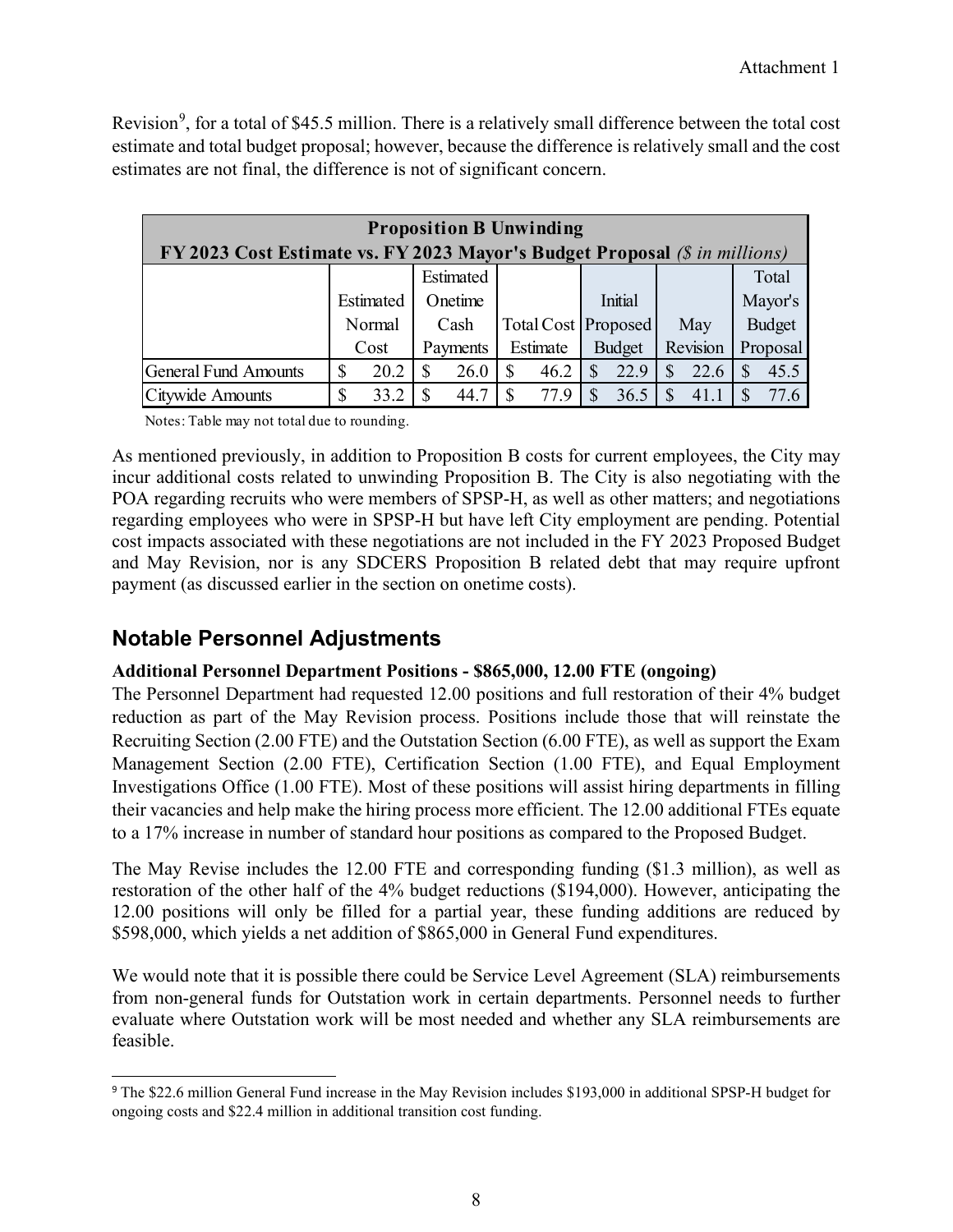# **Police Department Vacancy Savings and Overtime (\$58,000 ongoing)**

The May Revision includes a \$4.0 million increase in Budgeted Personnel Expenditure Savings for the Police Department<sup>[10](#page-22-0)</sup>. This is a reasonable adjustment based on the increased number of sworn vacancies between the time that the Proposed Budget was developed (1,933 filled positions as of December 27, 2021) and the preparation of the May Revision (1,889 filled as of April 25, 2022); since then the Department has 23 additional vacancies (1,866 filled as of May 23, 2022).

Offsetting this budget reduction is a corresponding \$4.0 million increase in the Police Department's Overtime budget for Patrol Staffing Backfill, plus \$58,000 in related fringe expenses. Patrol Staffing Backfill is utilized when a patrol area command does not meet its minimum patrol staffing requirement and necessitates officers from other patrol area commands to backfill the staffing shortage on an overtime basis. As we discuss in our review of the FY 2022 Third Quarter Budget Monitoring Report, the Police Department is projected to end FY 2022 \$10.4 million over budget. Of this projected overage, \$6.9 million is attributable specifically to Patrol Staffing Backfill due to increased 911 call volumes which have necessitated increased patrol staffing requirements. In addition to the \$4.0 million increase in the May Revision, the FY 2023 Proposed Budget included a \$1.0 million budget restoration for Patrol Staffing backfill (\$5.0 million total increase compared to the FY 2022 Adopted Budget).

### **Fire-Rescue Department Personnel (\$809,000, 6.00 FTEs ongoing)**

The May Revision includes several personnel related budget adjustments, including the following:

- addition of 5.00 Lifeguard Sergeants and \$528,000 in personnel expenditures to support nighttime lifeguard operations. These positions were identified as a priority by a majority of the City Council in their Proposed Budget priority memoranda, and by Local 911;
- addition of 1.00 Fire Captain and \$279,000 in personnel expenditures to serve as the Local 145 President per the requirements of the City Memorandum of Understanding with Local 145; and
- reduction of 1.00 Program Manager (vacant) and the addition of 1.00 Fire Captain to serve as the Administrator of the Aircraft Rescue Firefighting Program. The net Personnel Expenditure increase of \$1,300 is offset with \$2,300 in associated revenue.

The May Revision does not include two administrative positions, including 1.00 Logistics Division Clerical Assistant 2 (\$62,000) and 1.00 Employee Services Division Clerical Assistant 2 (\$62,000), that were prioritized by a majority of Councilmembers in their Proposed Budget priority memoranda and identified as a significant staffing need by the Fire Rescue Department.

At the May 6, 2022 Budget Review Committee meeting, Council President Elo-Rivera asked if our Office could determine whether there may be any offsetting savings associated with the addition of these positions after Chief Stowell indicated that sworn Fire Captains are currently conducting the administrative duties that these positions would otherwise perform. From a budgetary perspective, there would not be any savings to offset the \$124,000 increase in budgeted personnel expenditures associated with these two positions given that overtime that is currently being incurred by these divisions due to administrative workloads is unbudgeted.

<span id="page-22-0"></span><sup>&</sup>lt;sup>10</sup> An *increase* in Budgeted Personnel Expenditure Savings results in a Personnel Expenditure (PE) budget *reduction.*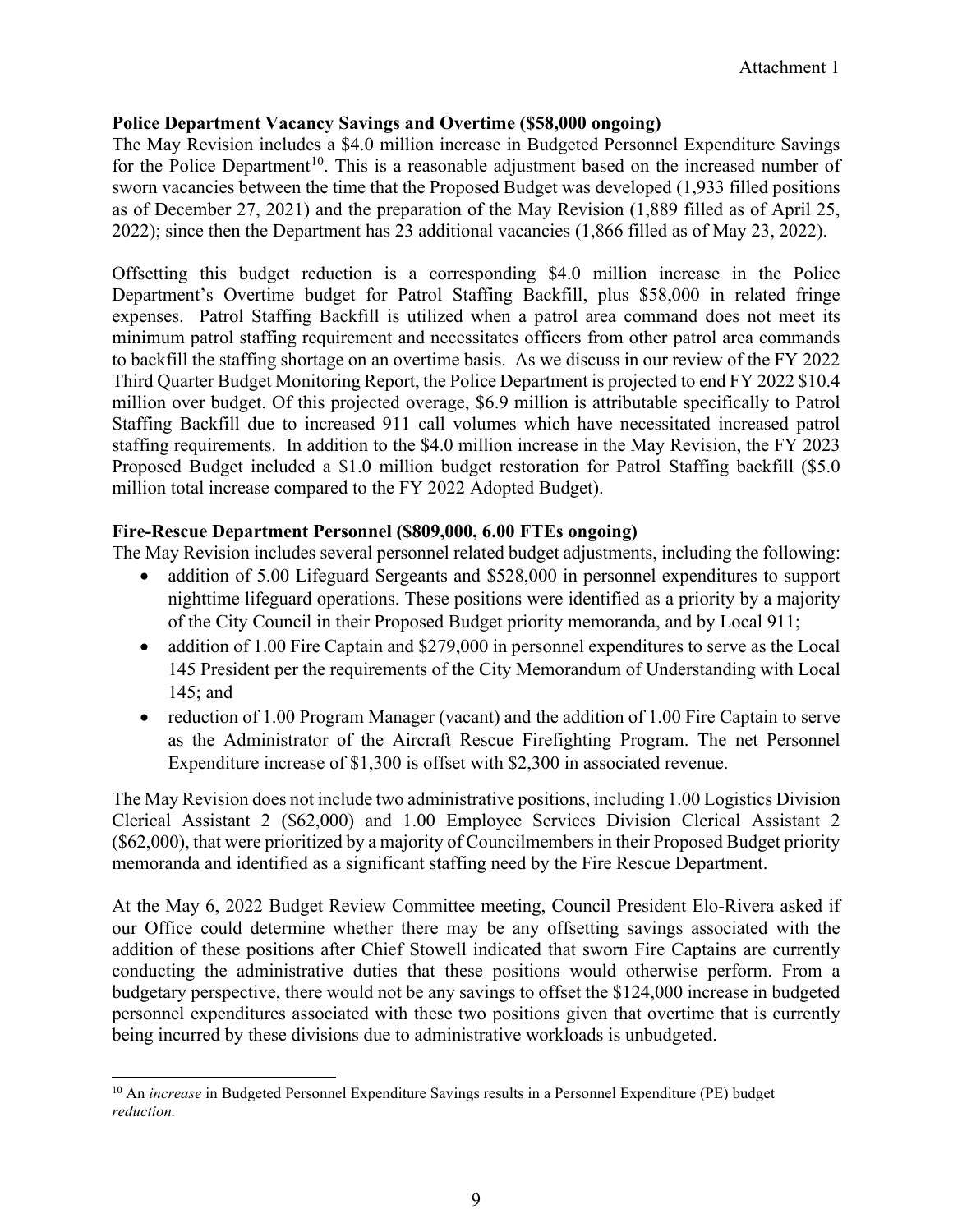With that said, while there is no budgetary offset, it is estimated that there would be a \$53,000 reduction in overbudget overtime expenditures. In addition, the overall capacity for sworn personnel within the Logistics Division and the Employee Services Division to perform their core duties would increase. While we are unable to quantify this impact, the additional positions would allow sworn staff within the Professional Standards Unit to address increased casework demands, handle complaints, conduct investigations, and process discipline within the one-year requirement pursuant to the Meyers-Milias-Brown Act (MMBA) and the Firefighter's Bill of Rights; allow the Recruitment and Community Education Office to attend more recruitment events; and for Logistics personnel to focus on facility repairs, equipment inventory, and contract administration.

In the absence of these positions, Fire-Rescue will continue to see delays in inventory and supply replenishment, fall short of paying invoices timely, and exceed workload expectations of existing administrative staff.

# **Sidewalk Vending Ordinance**

The May Revision includes a net increase of \$1.0 million in expenditures and \$230,000 in revenue associated with the City's recently approved Sidewalk Vending Ordinance (SVO) which will go into effect on July 1, 2022. Together with the 44.00 FTEs and \$4.1 million that was included in the FY 2023 Proposed Budget, total expenditures associated with SVO activities amount to \$5.1 million spread across several departments, as reflected in the table below.

Offsetting the SVO-related expenditure increase in the May Revision is \$230,000 in projected Sidewalk Vending Permit revenue which was based on staff's original proposal for a fee of \$230 with 1,000 total permits estimated to be issued. The City Council considered this proposal on May 17<sup>th</sup> and approved a lower fee of \$38 which is projected to produce \$38,000 in revenue, a difference of \$192,000. This adjustment is accounted for in our recommended modifications to the FY 2023 Adopted Budget.

| Sidewalk Vending Ordinance – Proposed Expenditures by Department |                 |                    |              |  |  |  |  |  |
|------------------------------------------------------------------|-----------------|--------------------|--------------|--|--|--|--|--|
| <b>Department</b>                                                | <b>Proposed</b> | May Revision $(1)$ | <b>Total</b> |  |  |  |  |  |
|                                                                  | <b>Budget</b>   |                    |              |  |  |  |  |  |
| Parks & Recreation (27.00 FTEs)                                  | \$1,250,559     | \$1,207,915        | \$2,458,474  |  |  |  |  |  |
| <b>Environmental Services</b><br>(12.00)                         | 2,277,987       | (666, 712)         | 1,611,275    |  |  |  |  |  |
| <b>FTEs</b> )                                                    |                 |                    |              |  |  |  |  |  |
| <b>Development Services (5.00 FTEs)</b>                          | 547,305         | 243,000            | 790,305      |  |  |  |  |  |
| <b>Economic Development</b>                                      |                 | 232,500            | 232,500      |  |  |  |  |  |
| Total (44.00 FTEs)                                               | \$4,075,851     | \$1,016,703        | \$5,092,554  |  |  |  |  |  |

(1) The May Revision includes a \$59,000 reduction for the Parks & Recreation Department associated with the transfer of SVO positions from the Administrative Services Division to Developed Regional Parks Division and a \$667,000 reduction for the Environmental Services Department to correct a system error.

Below we provide additional information concerning each department's proposed staffing and budgeted expenditures related to the SVO.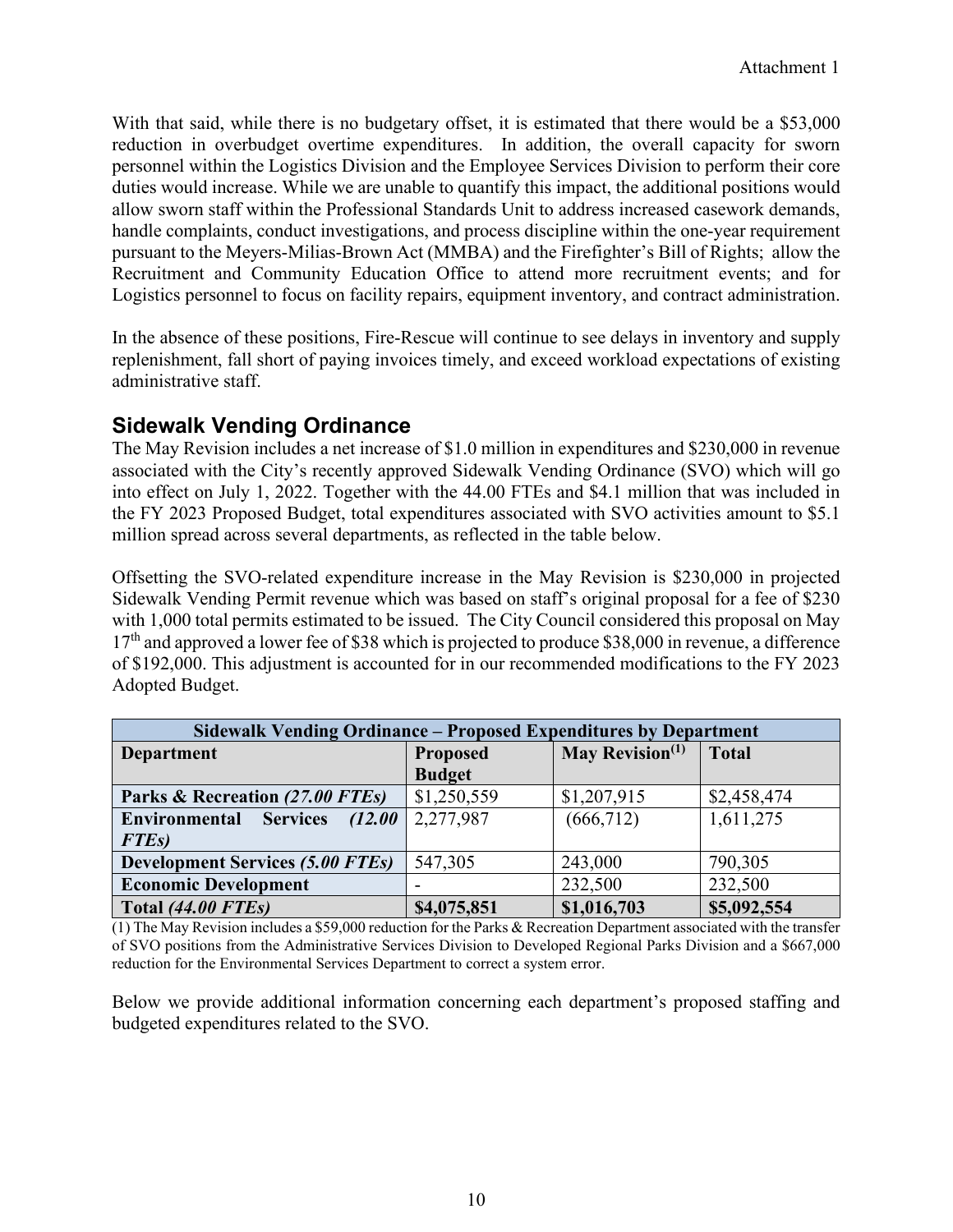# *Parks & Recreation – 27.00 FTEs and \$2.5 million*

The largest SVO staffing component is for the Parks & Recreation Department which consists of 27.00 FTEs, including 1.00 Senor Park Ranger, 12.00 Park Rangers, 11.00 Grounds Maintenance Worker IIs, 2.00 Utility Worker IIs, and 1.00 Administrative Aide II.

According to the Department, the Senior Park Ranger and 12.00 Park Rangers will be preliminary focused on outreach and education, as well as enforcement of SVO regulations throughout the parks system. The Park Rangers will also track all outreach and education contacts and the result of any enforcement action. Based on current observations within Park areas, the Department estimates there to be on average approximately 500 vendors active per day, with a majority of this activity occurring in Balboa Park, Mission Beach, and other beach areas (primarily Ocean Beach, La Jolla, and Pacific Beach). Using this information, the Department developed their staffing proposal which assumes two, two-person teams to provide 7-days of coverage per week each for Balboa Park, Mission Beach, and the other Beach areas, respectively (4.00 Park Rangers per area equates to 12.00 FTEs total). While this methodology was used to develop an initial staffing proposal, the new Park Rangers will in actuality supplement existing Park Ranger staffing in these areas. As the SVO goes into effect and vending activities a better known, the Department plans to adjust staffing schedules/locations, as needed; this could include Park Ranger staffing at certain community and neighborhood parks which currently does not occur. Overall, the Department expects all new and existing Park Rangers to be crossed trained in all aspects of ranger duty (i.e., safety, park maintenance, cleanliness, inspections, etc.) including the new SVO-related responsibilities.

The proposed 11.00 Grounds Maintenance Worker II's, and the 2.00 Utility Worker II's will be used throughout the park system to address the maintenance needs that are a result of the Sidewalk Vending activities, which include debris and trash pick-up, additional litter containers, grease removal, drain protection, and power washing. Maintenance staff will also support of the Environmental Services Department's impounding activities (discussed below). According to the Department, current maintenance staffing levels are insufficient given the impact that current vending activities are having at the high-traffic park locations discussed above.

Finally, the proposed 1.00 Administrative Aide II will track all park ranger and maintenance activities as a result of the SVO, administer and process administrative citations that are a result of the enforcement action, and support information inquires, complaints, and enforcement requests related to the Sidewalk Vending program.

The Department is currently in the middle of hiring processes to fill existing vacancies for both Park Rangers and Ground Maintenance Workers. If there are enough qualified candidates remaining after existing vacancies are filled, they may be able to begin hiring for the new positions shortly after the new fiscal year begins. However, if they are unable to do so, they would need to restart the recruitment process which could take six months or more to fill the positions.

### *Environmental Services – 12.00 FTEs and \$1.6 million*

The Environmental Services Department's role will solely be related to SVO impounding activities. Under the SVO, the City may impound vending equipment and goods after four or more violations occur involving one of the following: (1) leaving vending equipment or goods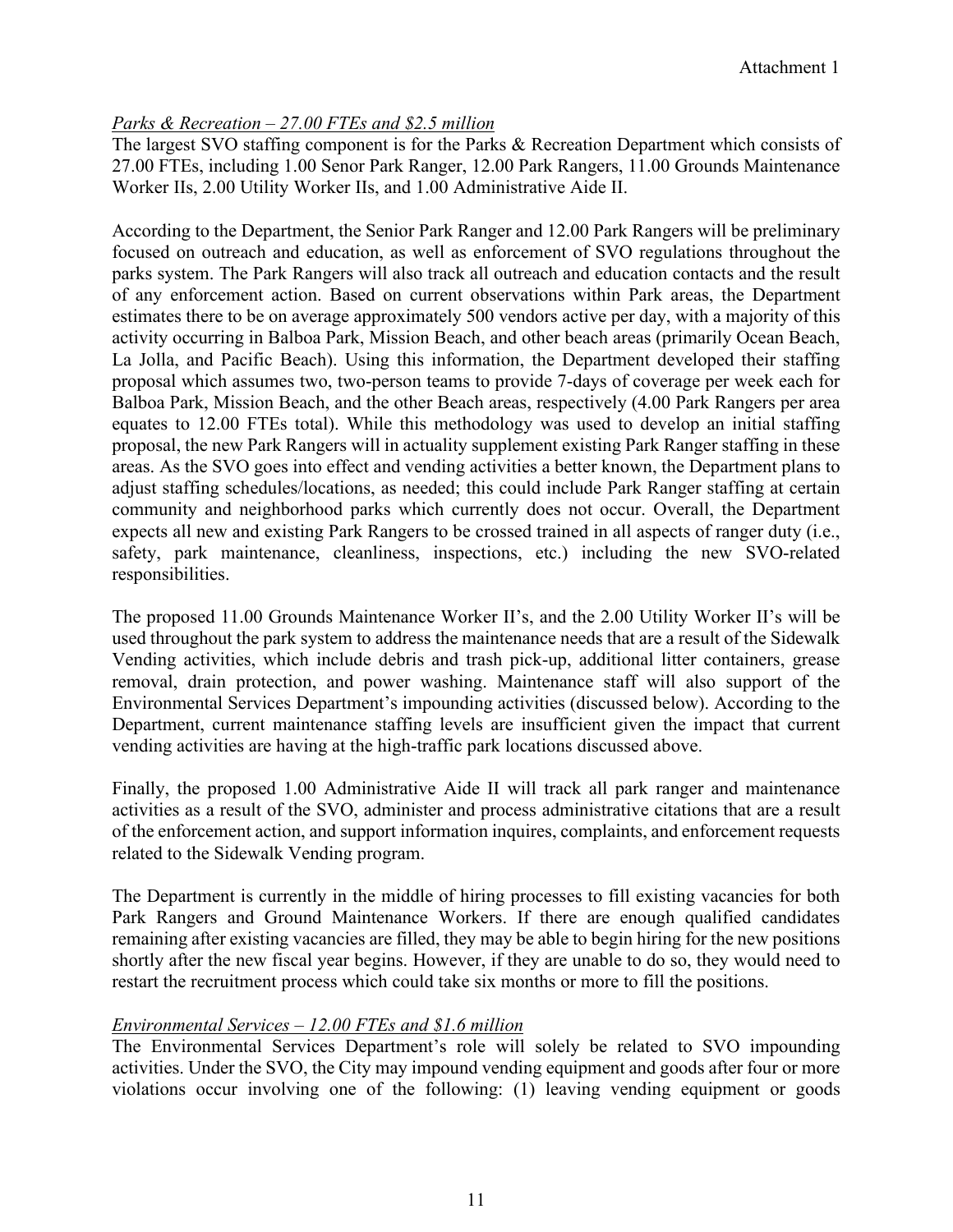unattended; (2) vending prohibited goods; or (3) vending without a Sidewalk Vending Permit. According to ESD, their impounding activities would include itemizing equipment and goods at the time/place of impounding, transporting and documenting these items at a secure location (yetto-be identified) for storage, and staffing the storage site to allow retrieval by the vendor/owner of the impounded items. To carry out these duties, ESD is proposing its staffing to consist of 1.00 Deputy Director to oversee and manage the program, 2.00 Code Compliance Supervisors and 8.00 Code Compliance Officers to conduct the impounding activities and staff the storage/retrieval site, and 1.00 Administrative Aide 1 for administrative support. According to ESD, this proposed staffing level is based their expected hours of operations of 6:00 A.M. to 2:00 A.M., Monday through Sunday. We note that ESD is currently in discussions with the Personnel Department to determine whether the Code Compliance Officer position classification is eligible to perform the unique duties outlined above. If it is not, a new position classification may need to be created which will impact how quickly ESD will be able to implement their role related to SVO impounding activities.

### *Development Services – 5.00 FTEs and \$790,000*

The Development Services Department's role will primarily be associated with the enforcement of SVO regulations Citywide, with the exception of activity occurring in public parks and beach areas. The Department determined that 2.00 Zoning Investigator 2 would be necessary to start enforcement and 1.00 Senior Zoning Investigator would be required to oversee, assign, supervise and approve notices issued by the two Zoning Investigators. In addition, a Program Manager is proposed to manage this program within the Department's Code Enforcement Division, as well as an Administrative Aide II for administrative support.

Given that SVO enforcement activities will sometimes be occurring outside of typical operating hours, the Department is anticipating that its proposed enforcement staff will be dedicated to SVO activity as their primarily role; general DSD code enforcement of the Land Development Code and DSD-issued permits are unlikely to be addressed by the proposed SVO staff.

The Department is currently in various stages of the hiring process to fill existing vacancies for similar positions and they expect to be able to utilize those related hiring process to begin recruitment once the budget is adopted.

# *Economic Development - \$233,000*

In the FY 2022 Adopted Budget, \$250,00 was budgeted on a one-time basis to provide assistance to street vendors in anticipation of the SVO. According to the Economic Development Department, \$18,000 of this appropriation has been utilized following Council's approval of the SVO on March 7, 2022, to support the Office of the City Treasurer's permitting system. The remaining unspent funds (\$232,000 one-time) have been reallocated in the May Revision and are anticipated to be awarded to two community-based organizations (logan Heights CDC and City Heights CDC) to provide outreach, education, and technical assistance related to the SVO and for necessary translation services and printed materials.